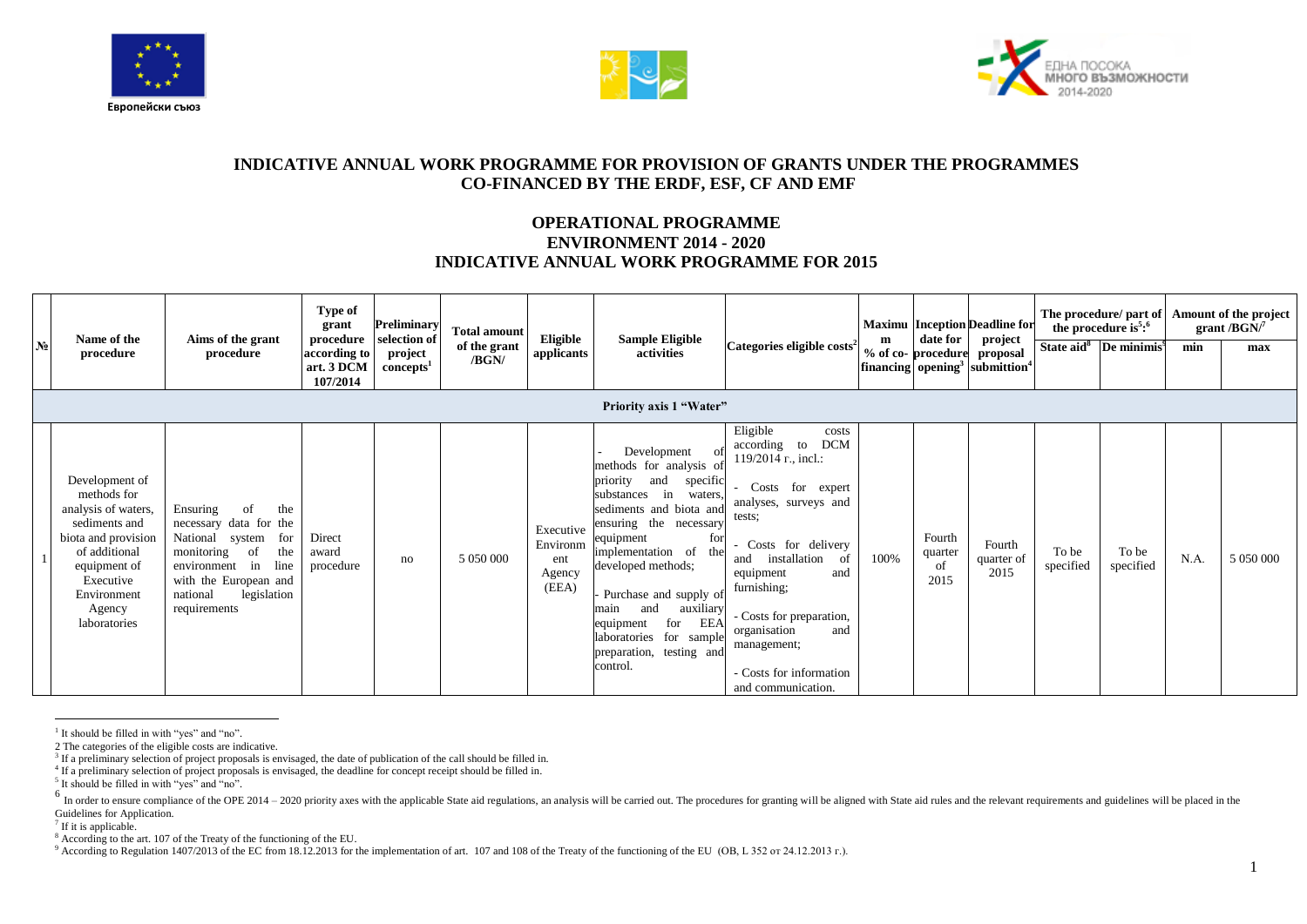





|   | Supporting<br>regional<br>investment<br>planning of WSS<br>sector                                                               | Preparation of WWS<br>infrastructure projects<br>in line with the WSS<br>sector reform goals                                                                                                                                                                                | Direct<br>award<br>procedure | no | 61 512 000 | Water<br>Supply<br>and<br>Sanitatio<br>$\mathbf n$<br>Directora<br>te in the<br>Ministry<br>of<br>regional<br>developm<br>ent and<br>public<br>works | Development and<br>adoption of regional<br>feasibility studies for<br>water supply<br>and<br>sewerage systems in<br>line with ToR prepared<br>by JASPERS;<br>- Carrying of additional<br>measures<br>for<br>achievement<br>of<br>compliance with the<br>European and national<br>agreements in drinking<br>water and disposal and<br>treatment of wastewater<br>from<br>the<br>agglomerations in the<br>territory of Smolian<br>WSS operator;<br>-Consultant services for<br>assistance<br>in<br>the<br>development, ensuring<br>the quality and the<br>monitoring<br>in<br>the<br>implementation of the<br>regional<br>feasibility<br>studies:<br>- Update of the public<br>water supply assets<br>value for the territory<br>of 28 WSS operators<br>with state participation. | Eligible<br>costs<br>according to<br><b>DCM</b><br>119/2014 r., incl.:<br>- Costs for services<br>architects,<br>from<br>engineers, economists<br>and other experts<br>services related to the<br>preparation,<br>conformity assessment<br>and<br>or<br>implementation of the<br>operation;<br>Costs<br>for<br>development<br>of<br>regional<br>feasibility<br>studies and<br>other<br>analytical documents;<br>- Costs for<br>expert<br>analyses and<br>tests,<br>hydrological<br>and<br>geological tests;<br>- Costs for design;<br>- Costs for SEA, EIA,<br>appropriate assessment<br>and issue of permits;<br>- Costs for preparation,<br>organisation<br>and<br>management;<br>- Costs for information<br>and communication. | 100%  | Third<br>quarter<br>of<br>2015  | Third<br>quarter of<br>2015  | The<br>applicabl<br>e State<br>aid rules<br>are<br>agreed<br>with the<br>Ministry<br>of<br>Finance<br>and<br>reflected<br>in the<br>Guideline<br>s for<br>applicatio<br>$\mathbf n$ | The<br>applicabl<br>e State<br>aid rules<br>are<br>agreed<br>with the<br>Ministry<br>of<br>Finance<br>and<br>reflected<br>in the<br>Guidelin<br>es for<br>applicati<br>on | N.A. | 61 512 000 |
|---|---------------------------------------------------------------------------------------------------------------------------------|-----------------------------------------------------------------------------------------------------------------------------------------------------------------------------------------------------------------------------------------------------------------------------|------------------------------|----|------------|------------------------------------------------------------------------------------------------------------------------------------------------------|---------------------------------------------------------------------------------------------------------------------------------------------------------------------------------------------------------------------------------------------------------------------------------------------------------------------------------------------------------------------------------------------------------------------------------------------------------------------------------------------------------------------------------------------------------------------------------------------------------------------------------------------------------------------------------------------------------------------------------------------------------------------------------|-----------------------------------------------------------------------------------------------------------------------------------------------------------------------------------------------------------------------------------------------------------------------------------------------------------------------------------------------------------------------------------------------------------------------------------------------------------------------------------------------------------------------------------------------------------------------------------------------------------------------------------------------------------------------------------------------------------------------------------|-------|---------------------------------|------------------------------|-------------------------------------------------------------------------------------------------------------------------------------------------------------------------------------|---------------------------------------------------------------------------------------------------------------------------------------------------------------------------|------|------------|
| 3 | Support for the<br>effectiveness,<br>management and<br>the institutional<br>capacity for<br>implementation of<br>the WSS reform | for<br>Support<br>the<br>implementation of the<br>Strategy<br>for<br>development<br>and<br>management of the<br>water supply<br>and<br>sanitation sector in the<br>Republic of Bulgaria<br>$2014 - 2023$<br>and<br>strengthening<br>the<br>capacity<br>the<br><sub>of</sub> | Direct<br>award<br>procedure | no | 15 840 000 | Water<br>Supply<br>and<br>Sanitatio<br>$\mathbf n$<br>Directora<br>te in the<br>Ministry<br>of<br>regional<br>developm                               | Strengthening the<br>administrative capacity,<br>provision of trainings<br>of<br>and<br>material<br>resources to the WSS<br>associations,<br><b>WSS</b><br>operators<br>and<br>institutions dealing with<br>the WSS policy;<br>Establishment<br>$\sim$ $-$                                                                                                                                                                                                                                                                                                                                                                                                                                                                                                                      | Eligible<br>costs<br>according to DCM<br>$119/2014$ r., incl.:<br>- Costs for services<br>architects.<br>from<br>engineers, economists<br>and other experts<br>services related to the<br>preparation,<br>conformity assessment<br>of and<br><b>or</b>                                                                                                                                                                                                                                                                                                                                                                                                                                                                            | 100 % | Fourth<br>quarter<br>of<br>2015 | Fourth<br>quarter of<br>2015 | The<br>applicabl<br>e State<br>aid rules<br>are<br>agreed<br>with the<br>Ministry<br>of<br>Finance<br>and                                                                           | The<br>applicabl<br>e State<br>aid rules<br>are<br>agreed<br>with the<br>Ministry<br>of<br>Finance<br>and                                                                 | N.A. | 15 840 000 |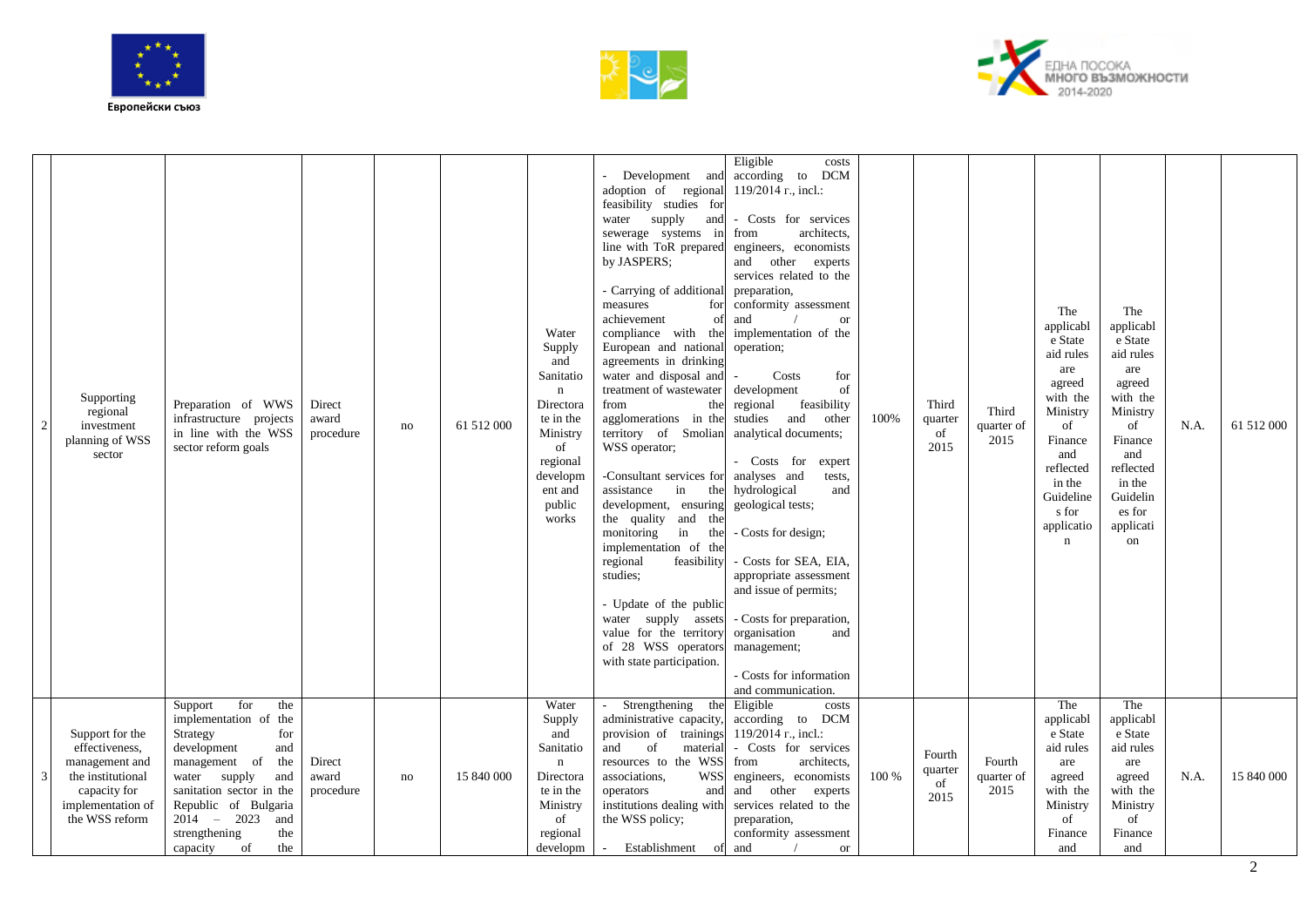





|                                                                                                                              | stakeholders                                                                                                                       |                              |    |           | ent and<br>public<br>works | systems;<br>-World<br>Bank<br>consultancy services for development<br>Action Plan to the studies and<br>Strategy<br>for<br>development<br>and<br>management of the - Costs for preparation,<br>water supply<br>and<br>sanitation sector in the management;<br>Republic of Bulgaria<br>$2014 - 2020$ ;<br>- Support for the<br>preparation<br>of<br>statements,<br>analyses,<br>reports and proposals<br>for amendments in the<br>legislation for the WSS<br>sector<br>policy<br>implementation, incl.<br>the<br>environmental<br>legislation<br>(management,<br>development, efficiency<br>and WSS services<br>provision). | specialized information implementation of the<br>operation;<br>Costs<br>for<br>$\mathcal{L}_{\mathcal{A}}$<br>of<br>implementation of the regional feasibility<br>other<br>analytical documents;<br>organisation<br>and<br>- Costs for information<br>and communication.                                                                                                                                  |       |                                 |                              | reflected<br>in the<br>Guideline<br>s for<br>applicatio<br>$\mathbf n$ | reflected<br>in the<br>Guidelin<br>es for<br>applicati<br>on |      |           |
|------------------------------------------------------------------------------------------------------------------------------|------------------------------------------------------------------------------------------------------------------------------------|------------------------------|----|-----------|----------------------------|----------------------------------------------------------------------------------------------------------------------------------------------------------------------------------------------------------------------------------------------------------------------------------------------------------------------------------------------------------------------------------------------------------------------------------------------------------------------------------------------------------------------------------------------------------------------------------------------------------------------------|-----------------------------------------------------------------------------------------------------------------------------------------------------------------------------------------------------------------------------------------------------------------------------------------------------------------------------------------------------------------------------------------------------------|-------|---------------------------------|------------------------------|------------------------------------------------------------------------|--------------------------------------------------------------|------|-----------|
| Development of<br>regional feasibility<br>study for water<br>supply and<br>sanitation for Sofia<br>municipality<br>territory | Preparation of WWS<br>infrastructure project<br>for Sofia municipality<br>territory in line with the<br>WSS sector reform<br>goals | Direct<br>award<br>procedure | no | 4 500 000 | Sofia<br>municipal<br>ity  | Development<br>regional<br>feasibility<br>study for water supply<br>and sanitation for Sofia<br>municipality territory                                                                                                                                                                                                                                                                                                                                                                                                                                                                                                     | Eligible<br>costs<br>according to DCM<br>119/2014 r., incl.:<br>- Costs for services<br>architects,<br>from<br>engineers, economists<br>and other experts<br>services related to the<br>preparation,<br>conformity assessment<br>and<br><b>or</b><br>implementation of the<br>operation;<br>Costs<br>for<br>development<br>of<br>regional<br>feasibility<br>studies and<br>other<br>analytical documents; | 100 % | Fourth<br>quarter<br>of<br>2015 | Fourth<br>quarter of<br>2015 | To be<br>specified                                                     | To be<br>specified                                           | N.A. | 4 500 000 |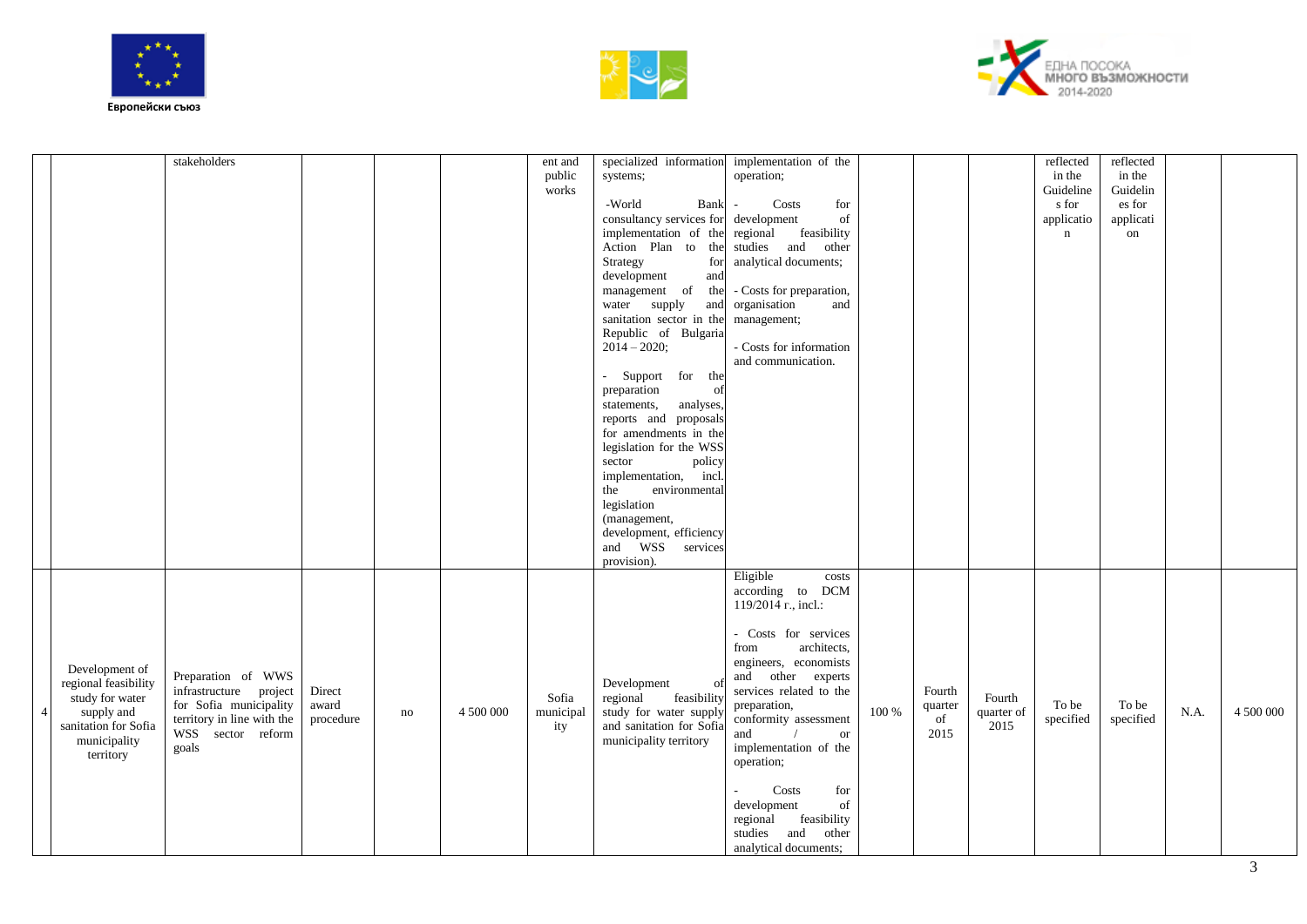





|   |                                         |                                                                                                                                                                                                                                                                                                                                                                                                                                                                                                                                                                                                                                   |                              |    |             |                    |                                                                                                                                                                                                                                                                                                                                                                                                                                                                                                                                                                                                                                                                                                                                       | - Costs for<br>expert<br>analyses and<br>tests,<br>hydrological<br>and<br>geological tests;<br>- Costs for design;<br>- Costs for SEA, EIA,<br>appropriate assessment<br>and issue of permits;<br>- Costs for preparation,<br>organisation<br>and<br>management;<br>- Costs for information<br>and communication.                                                                                                                                                                                                                                                                                                                |                                                          |                                 |                              |                    |                    |      |                                               |
|---|-----------------------------------------|-----------------------------------------------------------------------------------------------------------------------------------------------------------------------------------------------------------------------------------------------------------------------------------------------------------------------------------------------------------------------------------------------------------------------------------------------------------------------------------------------------------------------------------------------------------------------------------------------------------------------------------|------------------------------|----|-------------|--------------------|---------------------------------------------------------------------------------------------------------------------------------------------------------------------------------------------------------------------------------------------------------------------------------------------------------------------------------------------------------------------------------------------------------------------------------------------------------------------------------------------------------------------------------------------------------------------------------------------------------------------------------------------------------------------------------------------------------------------------------------|----------------------------------------------------------------------------------------------------------------------------------------------------------------------------------------------------------------------------------------------------------------------------------------------------------------------------------------------------------------------------------------------------------------------------------------------------------------------------------------------------------------------------------------------------------------------------------------------------------------------------------|----------------------------------------------------------|---------------------------------|------------------------------|--------------------|--------------------|------|-----------------------------------------------|
| 5 | Implementation of<br>early WSS projects | Implementation<br>of<br>WSS projects before<br>the preparation of<br>regional<br>feasibility<br>studies, as determined<br>in the OPE 2014<br>2020:<br>• Projects within the<br>meaning of Art. 39<br>of Regulation (EC)<br>№ 1083/2006, which<br>have been reviewed<br>by the European<br>Commission during<br>2007-2013<br>programming period<br>(for agglomerations<br>Plovdiv,<br>of<br>Asenovgrad,<br>Dobrich, Pleven<br>Dolna Mitropolia)<br>• Projects<br>5<br>in<br>agglomerations with<br>over 10 000 PE,<br>subject to a review<br>and<br>positive<br>by<br>assessment<br><b>JASPERS.</b><br>Given<br>their maturity and | Direct<br>award<br>procedure | no | 519 648 378 | Municipa<br>lities | Design/construction<br>/rehabilitation/reconstru<br>ction of wastewater<br>treatment plants, incl.<br>facilities for sludge<br>treatment<br>(in<br>accordance with the<br>requirements of the<br>Directive<br>concerning<br>urban<br>waste-water<br>and<br>the<br>treatment<br>of<br>conditions<br>the<br>discharge permit, incl.<br>ensuring more stringent<br>treatment with nutrients<br>removal from<br>the<br>wastewater<br>for<br>agglomerations of more<br>than 10 000<br>PE<br>discharging<br>into<br>sensitive areas);<br>-Design/construction<br>/rehabilitation/reconstru<br>ction of drinking water<br>networks and facilities,<br>incl. DWTP, reservoirs<br>and pump stations;<br>Design/development<br>of<br>supporting | Eligible<br>costs<br>according to DCM<br>119/2014 r., incl.:<br>Costs<br>for<br>construction works;<br>- Costs for services<br>architects.<br>from<br>engineers, economists<br>and other experts<br>services related to the<br>preparation,<br>conformity assessment<br>and<br><b>or</b><br>implementation of the<br>operation;<br>- Costs for purchase of<br>land,<br>access<br>and<br>related charges, when<br>the land or the right of<br>access are necessary<br>for implementation of<br>the operation;<br>- Costs for purchase<br>construction,<br>and<br>delivery<br>and<br>installation<br>and<br>specialized machinery, | Accord<br>ing to<br>the<br>CBA<br>of the<br>project<br>S | Fourth<br>quarter<br>of<br>2015 | Fourth<br>quarter of<br>2015 | To be<br>specified | To be<br>specified | N.A. | According<br>to the CBA<br>of the<br>projects |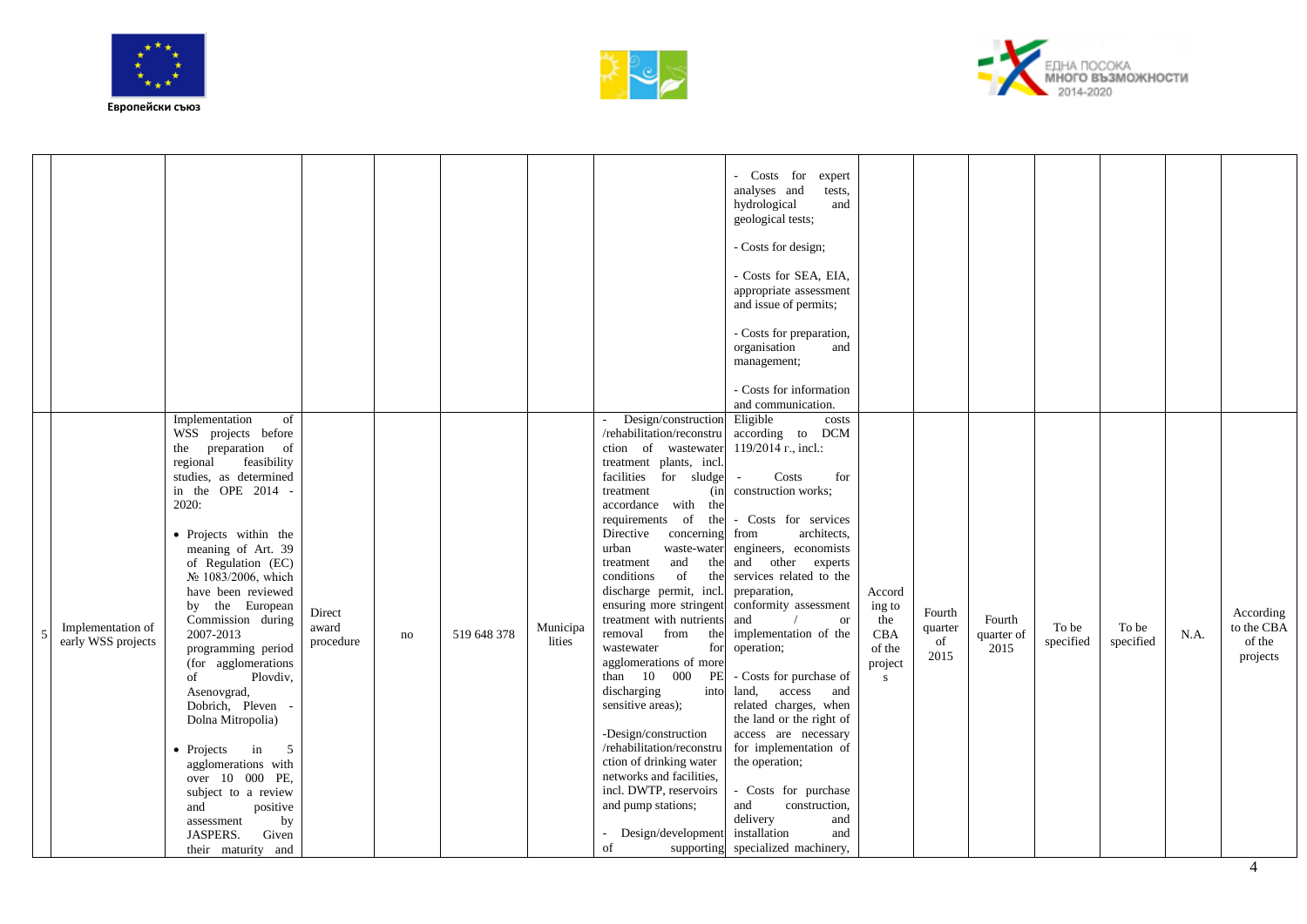





|                                                                                                                                                                                                                 | readiness<br>to<br>start<br>works<br>2016,<br>in<br>amounting in total<br>up to 5% of this PA<br>allocation.                                                                                                                      |                              |    |             |                                                                                                               | infrastructure<br>(e.g.<br>power supply,<br>road,<br>water supply), which<br>serves the constructed<br>infrastructure.                                                                                                                                                                                                                                                                                                              | facilities<br>and<br>directly<br>equipment,<br>related<br>to<br>the<br>implementation of the<br>operations;<br>Costs<br>for<br>supervision;<br>- Costs for preparation,<br>organisation<br>and<br>management;<br>- Costs for information<br>and communication.                                                                                                             |                                                           |                                 |                              |                                                                                                                                                                                     |                                                                                                                                                                           |      |                                                                                                        |
|-----------------------------------------------------------------------------------------------------------------------------------------------------------------------------------------------------------------|-----------------------------------------------------------------------------------------------------------------------------------------------------------------------------------------------------------------------------------|------------------------------|----|-------------|---------------------------------------------------------------------------------------------------------------|-------------------------------------------------------------------------------------------------------------------------------------------------------------------------------------------------------------------------------------------------------------------------------------------------------------------------------------------------------------------------------------------------------------------------------------|----------------------------------------------------------------------------------------------------------------------------------------------------------------------------------------------------------------------------------------------------------------------------------------------------------------------------------------------------------------------------|-----------------------------------------------------------|---------------------------------|------------------------------|-------------------------------------------------------------------------------------------------------------------------------------------------------------------------------------|---------------------------------------------------------------------------------------------------------------------------------------------------------------------------|------|--------------------------------------------------------------------------------------------------------|
| Preparation of<br>SEA for the<br>purposes of<br>adoption of River<br><b>Basin Management</b><br>Plans for the for<br>the period 2016-<br>2021 and for the<br><b>Marine Strategy</b><br>Programme of<br>Measures | Preparation of SEA for<br>purposes<br>of<br>the<br>subsequent submission<br>and adoption of River<br>Management<br>Basin<br>Plans for the period<br>2016-2021<br>by the<br>Council of Ministers<br>and for the Marine<br>Strategy | Direct<br>award<br>procedure | no | 680 000     | Water<br>Managem<br>ent<br>Directora<br>te in the<br>Ministry<br>of<br>environm<br>ent and<br>water<br>(MoEW) | Preparation of SEA for<br>the 4 RBMPs and for<br>the Marine Strategy                                                                                                                                                                                                                                                                                                                                                                | Eligible<br>costs<br>DCM<br>according to<br>119/2014 r., incl.:<br>- Costs for expert<br>analyses and research;<br>Costs<br>for<br>administrative fees and<br>services<br>- Costs for preparation,<br>organisation and<br>management;<br>- Costs for information<br>and communication.                                                                                     | 100%                                                      | Fourth<br>quarter<br>of<br>2015 | Fourth<br>quarter of<br>2015 | The<br>applicabl<br>e State<br>aid rules<br>are<br>agreed<br>with the<br>Ministry<br>of<br>Finance<br>and<br>reflected<br>in the<br>Guideline<br>s for<br>applicatio<br>$\mathbf n$ | The<br>applicabl<br>e State<br>aid rules<br>are<br>agreed<br>with the<br>Ministry<br>of<br>Finance<br>and<br>reflected<br>in the<br>Guidelin<br>es for<br>applicati<br>on | N.A. | 680 000                                                                                                |
| Second phase of<br>projects for<br>construction of<br>WSS infrastructure<br>started under OPE<br>$2007 - 2013$                                                                                                  | Achievement of the<br>objectives<br>and<br><b>WSS</b><br>indicators of<br>which<br>projects<br>implementation<br>has<br><b>OPE</b><br>started under<br>2007-2013                                                                  | Direct<br>award<br>procedure | no | 233 979 581 | Municipa<br>lities                                                                                            | Construction<br>/rehabilitation/reconstru<br>ction of wastewater<br>treatment plants, incl.<br>facilities for sludge<br>treatment<br>(in<br>accordance with the<br>the<br>requirements of<br>Directive<br>concerning<br>urban<br>waste-water<br>and<br>treatment<br>the<br>conditions<br>of<br>the<br>discharge permit, incl.<br>ensuring more stringent<br>treatment with nutrients<br>removal<br>from<br>the<br>for<br>wastewater | Eligible<br>costs<br>according to<br><b>DCM</b><br>119/2014 r., incl.:<br>Costs<br>for<br>$\sim$<br>construction works;<br>- Unexpected costs for<br>construction works -<br>up to 10 % of the total<br>eligible costs<br>for<br>construction<br>works<br>under the project;<br>Costs for<br>the<br>$\overline{\phantom{0}}$<br>purchase<br>and<br>construction,<br>supply | Accord<br>ing to<br>the<br>CBA<br>of the<br>project<br>S. | Fourth<br>quarter<br>of<br>2015 | Fourth<br>quarter of<br>2015 | To be<br>specified                                                                                                                                                                  | To be<br>specified                                                                                                                                                        | N.A. | According<br>to the CBA<br>of the<br>projects<br>and state<br>aid rules<br>applicabilit<br>y statement |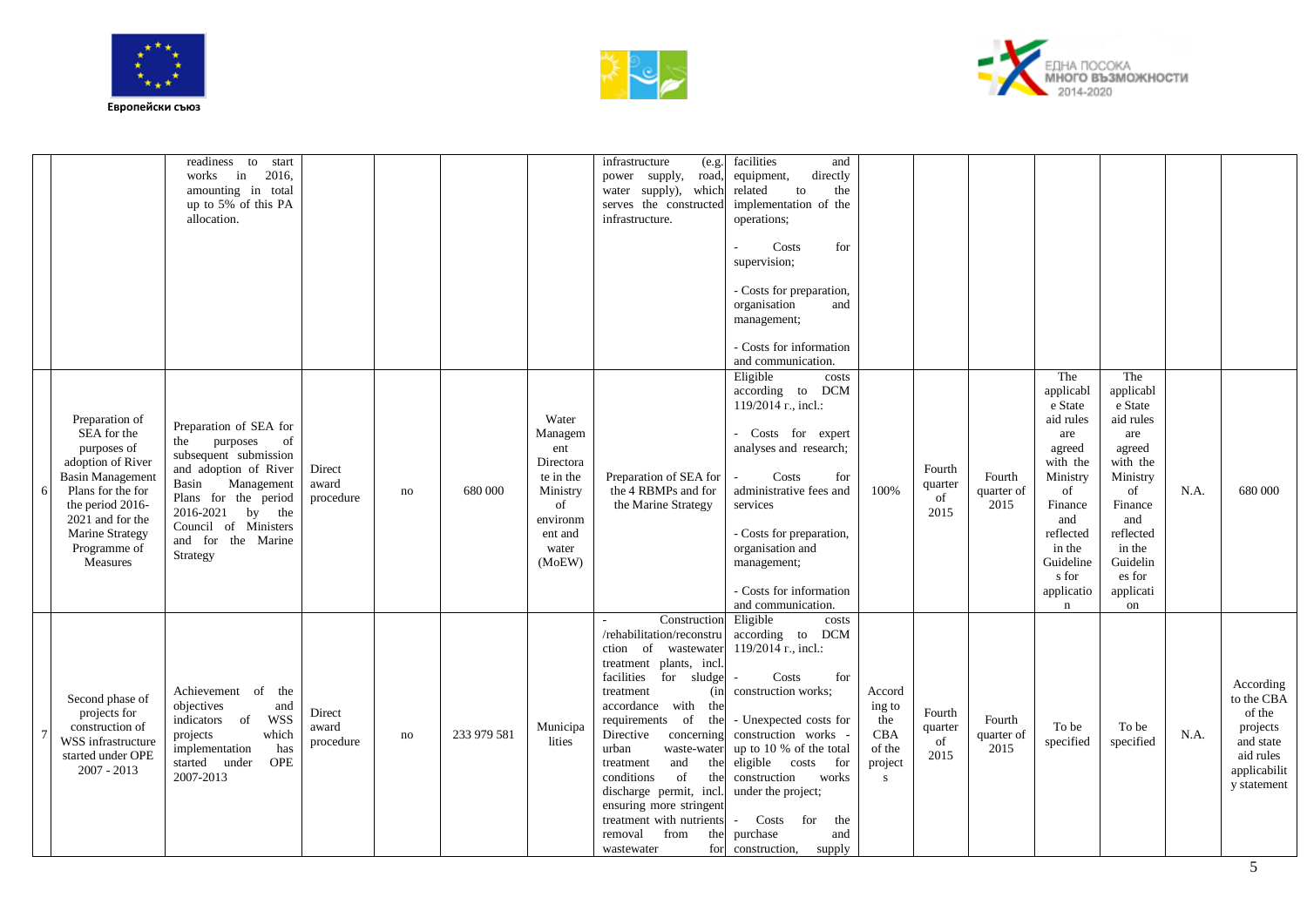





|  |  |  |                                | agglomerations of more and installation of     |  |  |  |  |
|--|--|--|--------------------------------|------------------------------------------------|--|--|--|--|
|  |  |  | than 10 000 PE                 | machinery,<br>special                          |  |  |  |  |
|  |  |  | discharging<br>into            | facilities<br>and                              |  |  |  |  |
|  |  |  | sensitive areas);              | stocks,<br>equipment,                          |  |  |  |  |
|  |  |  |                                | directly related to the                        |  |  |  |  |
|  |  |  |                                | Construction implementation<br>of              |  |  |  |  |
|  |  |  | /rehabilitation/reconstru      | project activities;                            |  |  |  |  |
|  |  |  | ction or replacement of        |                                                |  |  |  |  |
|  |  |  |                                | collecting systems and - Costs for acquisition |  |  |  |  |
|  |  |  |                                | facilities to or from the of land and / or     |  |  |  |  |
|  |  |  |                                | WWTP in order to acquisition of limited        |  |  |  |  |
|  |  |  | provide                        | for legal rights, including                    |  |  |  |  |
|  |  |  | environmental friendly         | charges accompanying                           |  |  |  |  |
|  |  |  | and cost effective             | the purchase, such as                          |  |  |  |  |
|  |  |  |                                | operation of the WSS notary fees and other     |  |  |  |  |
|  |  |  | systems in accordance          | costs, costs for expert                        |  |  |  |  |
|  |  |  | with the country's             | and legal advice;                              |  |  |  |  |
|  |  |  | commitments under the          |                                                |  |  |  |  |
|  |  |  | Directive<br>concerning        | - Costs for services                           |  |  |  |  |
|  |  |  | urban<br>wastewater            | provided of architects,                        |  |  |  |  |
|  |  |  | treatment;                     | engineers, economists                          |  |  |  |  |
|  |  |  |                                | and other specialists,                         |  |  |  |  |
|  |  |  | Construction<br>$\sim$         | directly related to the                        |  |  |  |  |
|  |  |  | /rehabilitation/reconstru      | preparation,<br>the                            |  |  |  |  |
|  |  |  | ction of drinking water        | of<br>assessment                               |  |  |  |  |
|  |  |  | treatment plants or if it      | compliance<br>and/or                           |  |  |  |  |
|  |  |  | is more cost-effective         | project                                        |  |  |  |  |
|  |  |  | construction of new            | implementation;                                |  |  |  |  |
|  |  |  | water supply facilities;       |                                                |  |  |  |  |
|  |  |  |                                | for<br>Costs                                   |  |  |  |  |
|  |  |  | Construction                   | construction                                   |  |  |  |  |
|  |  |  | /rehabilitation/reconstru $\,$ | supervision;                                   |  |  |  |  |
|  |  |  | ction of drinking water        |                                                |  |  |  |  |
|  |  |  |                                | supply networks and - Costs for designer       |  |  |  |  |
|  |  |  | facilities aimed at            | supervision.                                   |  |  |  |  |
|  |  |  | increasing<br>the              |                                                |  |  |  |  |
|  |  |  | efficiency of water use        |                                                |  |  |  |  |
|  |  |  | and reduction of the           |                                                |  |  |  |  |
|  |  |  | water losses in water          |                                                |  |  |  |  |
|  |  |  | supply networks in             |                                                |  |  |  |  |
|  |  |  | accordance<br>with             |                                                |  |  |  |  |
|  |  |  | Directive 98/83/EC;            |                                                |  |  |  |  |
|  |  |  |                                |                                                |  |  |  |  |
|  |  |  | - Construction of              |                                                |  |  |  |  |
|  |  |  | adjoining infrastructure       |                                                |  |  |  |  |
|  |  |  | (e.g. power supply,            |                                                |  |  |  |  |
|  |  |  | road, water supply),           |                                                |  |  |  |  |
|  |  |  | which serves the               |                                                |  |  |  |  |
|  |  |  | constructed plants (e.g.       |                                                |  |  |  |  |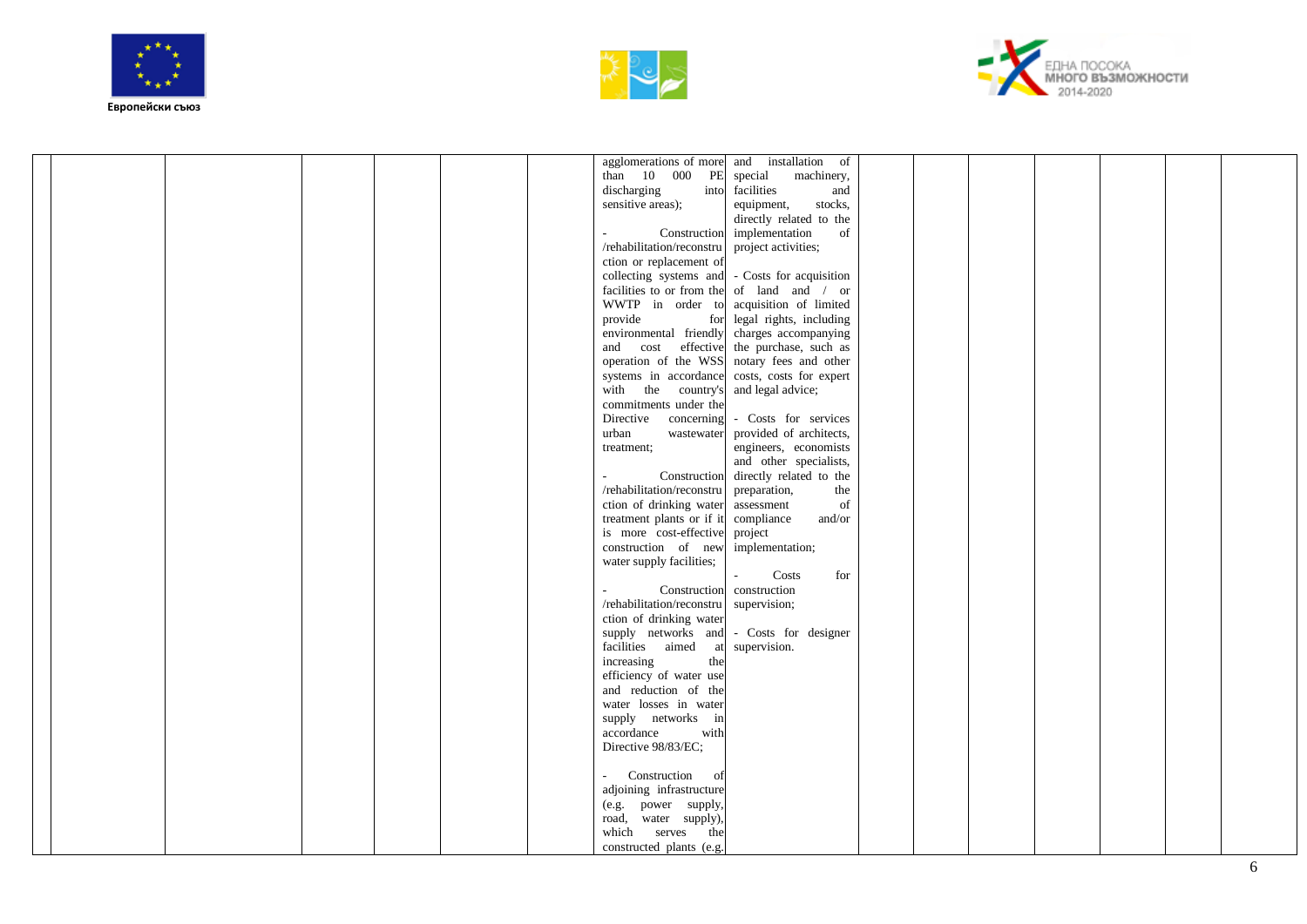





|   |                                                                                                                                                                                                                                                                                                       |                                                                                                                                                                                                                    |                               |    |            |                    | WWTP, DWTP, tanks<br>and pumping stations);<br>- Supply of equipment,<br>facilities and machinery<br>for<br>required<br>the<br>operation<br>of<br>the<br>constructed<br>infrastructure;<br>Construction<br>and<br>designer supervision.<br>Priority axis 2 "Waste"                                                                                 |                                                                                                                                                                                                                                                                                                                                                                                                                                                                                                                                                                                                        |                                                                                                                                       |                                |                                                                  |                                                                                                                                                                                      |                                                                                                                                                                           |                                               |                                                                                                                                        |
|---|-------------------------------------------------------------------------------------------------------------------------------------------------------------------------------------------------------------------------------------------------------------------------------------------------------|--------------------------------------------------------------------------------------------------------------------------------------------------------------------------------------------------------------------|-------------------------------|----|------------|--------------------|----------------------------------------------------------------------------------------------------------------------------------------------------------------------------------------------------------------------------------------------------------------------------------------------------------------------------------------------------|--------------------------------------------------------------------------------------------------------------------------------------------------------------------------------------------------------------------------------------------------------------------------------------------------------------------------------------------------------------------------------------------------------------------------------------------------------------------------------------------------------------------------------------------------------------------------------------------------------|---------------------------------------------------------------------------------------------------------------------------------------|--------------------------------|------------------------------------------------------------------|--------------------------------------------------------------------------------------------------------------------------------------------------------------------------------------|---------------------------------------------------------------------------------------------------------------------------------------------------------------------------|-----------------------------------------------|----------------------------------------------------------------------------------------------------------------------------------------|
| 8 | Design and<br>construction of<br>composting<br>installations for<br>separately<br>collected green<br>and/or<br>biodegradable<br>waste, incl.<br>provision of the<br>necessary<br>equipment,<br>facilities and<br>machinery for<br>separate waste<br>collection of green<br>and biodegradable<br>waste | Reducing the amount of<br>municipal<br>landfilled<br>waste by ensuring of<br>additional capacity for<br>municipal<br>separate<br>waste collection and<br>of green<br>recycling<br>biodegradable<br>and/or<br>waste | Open call<br>for<br>proposals | no | 97 791 500 | Municipa<br>lities | Design<br>and<br>construction<br>of<br>composting<br>installations<br>for<br>collected<br>separately<br>and/or<br>green<br>biodegradable<br>waste,<br>incl.<br>inlet<br>infrastructure;<br>- Provision of the<br>necessary equipment,<br>facilities<br>and<br>machinery for separate<br>waste collection of<br>green<br>and<br>biodegradable waste | Eligible<br>costs<br>according to<br><b>DCM</b><br>119/2014 r., incl.:<br>- Costs for architects,<br>engineers, economists<br>and other experts<br>services related to the<br>preparation,<br>conformity assessment<br>and<br><b>or</b><br>implementation of the<br>operation;<br>- Costs for preparation<br>of feasibility studies<br>and other analytical<br>documents, analyses,<br>assessments<br>and<br>research;<br>- Costs for design;<br>Costs<br>for<br>construction works;<br>Costs<br>for<br>construction<br>supervision;<br>- Costs for designer<br>supervision<br>- Costs for purchase of | 100 %<br><b>or</b><br>differe<br>nt<br>amount<br>accordi<br>ng to<br>the<br>project<br>CBA<br>and<br>after<br>analysi<br>$\mathbf{s}$ | Third<br>quarter<br>of<br>2015 | 12<br>months<br>after<br>opening<br>the call<br>for<br>proposals | The<br>applicabl<br>e State<br>aid rules<br>are<br>agreed<br>with the<br>Ministry<br>of<br>Finance<br>and<br>reflected<br>in the<br>Guideline<br>s for<br>applicatio<br>$\mathbf{n}$ | The<br>applicabl<br>e State<br>aid rules<br>are<br>agreed<br>with the<br>Ministry<br>of<br>Finance<br>and<br>reflected<br>in the<br>Guidelin<br>es for<br>applicati<br>on | Accord<br>ing to<br>CBA of<br>the<br>projects | According<br>to CBA of<br>the projects<br>and<br>according<br>to the type<br>and<br>capacity of<br>the<br>installation<br>$\mathbf{s}$ |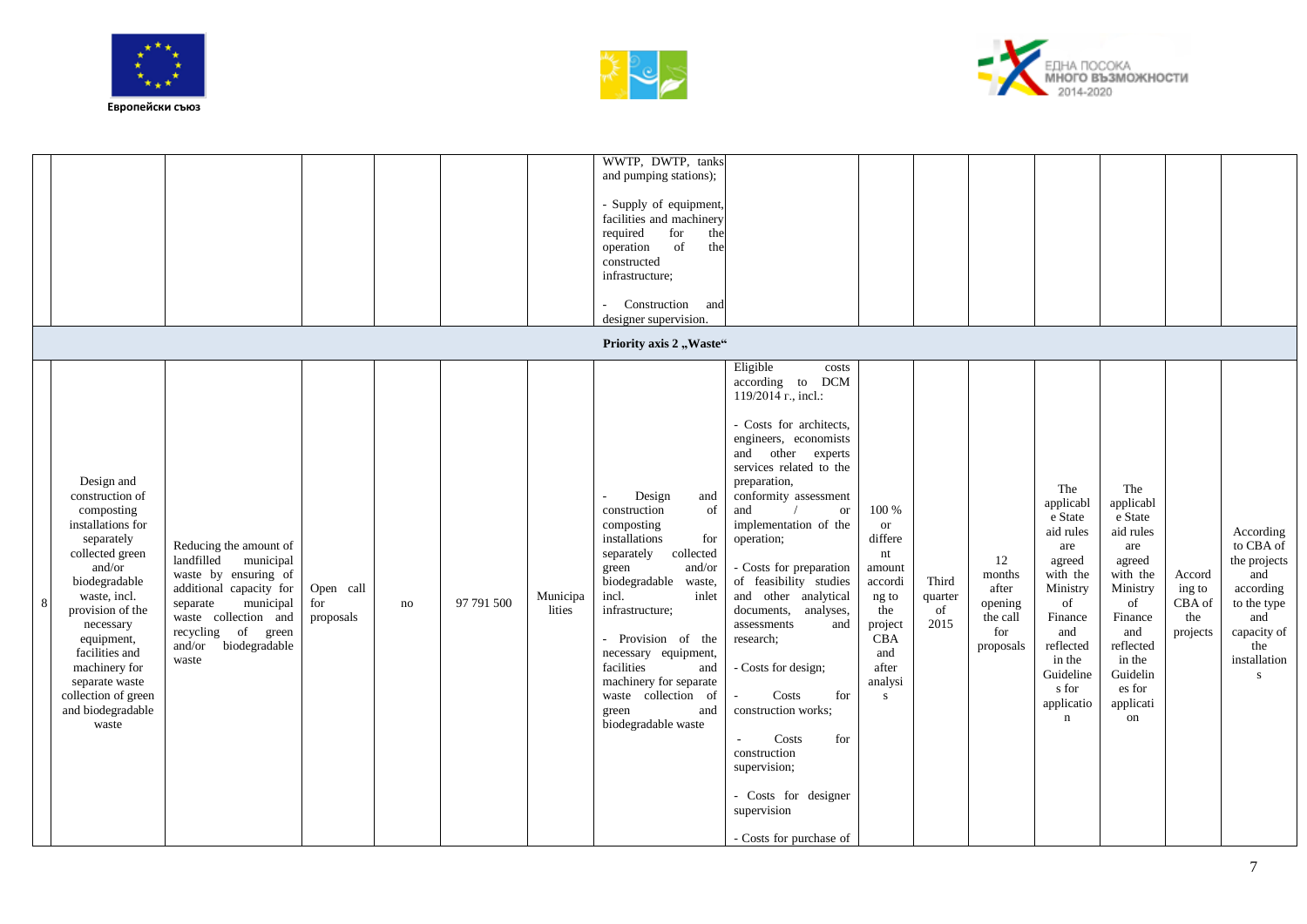





|   |                                                                                                                                                                                                                                                                                                                                                                                                                       |                                                                                                                                                                                                                                                           |                               |    |             |                    |                                                                                                                                                                                                                                                                                                                                                                                                                                                         | land or acquisition or<br>limited real rights;<br>- Costs for delivery<br>and installation of<br>equipment, facilities<br>and machinery and<br>furnishing;<br>- Costs for preparation,<br>organisation<br>and<br>management;<br>- Costs for information<br>and communication.                                                                                                                                                                                                                                                                                                                              |                                                                                                                                       |                           |                                                                  |                    |                    |                                               |                                                                                                                             |
|---|-----------------------------------------------------------------------------------------------------------------------------------------------------------------------------------------------------------------------------------------------------------------------------------------------------------------------------------------------------------------------------------------------------------------------|-----------------------------------------------------------------------------------------------------------------------------------------------------------------------------------------------------------------------------------------------------------|-------------------------------|----|-------------|--------------------|---------------------------------------------------------------------------------------------------------------------------------------------------------------------------------------------------------------------------------------------------------------------------------------------------------------------------------------------------------------------------------------------------------------------------------------------------------|------------------------------------------------------------------------------------------------------------------------------------------------------------------------------------------------------------------------------------------------------------------------------------------------------------------------------------------------------------------------------------------------------------------------------------------------------------------------------------------------------------------------------------------------------------------------------------------------------------|---------------------------------------------------------------------------------------------------------------------------------------|---------------------------|------------------------------------------------------------------|--------------------|--------------------|-----------------------------------------------|-----------------------------------------------------------------------------------------------------------------------------|
| 9 | Design and<br>construction of<br>composting<br>installations for<br>separately<br>collected green<br>and/or<br>biodegradable<br>waste and for<br>design and<br>construction of<br>installations for<br>preliminary<br>treatment of<br>municipal waste,<br>incl. provision of<br>the necessary<br>equipment,<br>facilities and<br>machinery for<br>separate waste<br>collection of green<br>and biodegradable<br>waste | Reducing the amount of<br>municipal<br>landfilled<br>waste by ensuring of<br>additional capacity for<br>preliminary treatment<br>for<br>and<br>separate<br>municipal<br>waste<br>collection and recycling<br>green<br>of<br>and/or<br>biodegradable waste | Open call<br>for<br>proposals | no | 131 040 610 | Municipa<br>lities | Design<br>and<br>construction<br>of<br>composting<br>installations<br>for<br>separately<br>collected<br>and/or<br>green<br>biodegradable waste<br>for construction of<br>installations<br>for<br>preliminary treatment<br>of municipal waste;<br>- Construction of inlet<br>infrastructure;<br>- Provision of the<br>necessary equipment,<br>facilities<br>and<br>machinery for separate<br>waste collection of<br>and<br>green<br>biodegradable waste. | Eligible<br>costs<br>according to DCM<br>119/2014 r., incl.:<br>- Costs for architects,<br>engineers, economists<br>and other experts<br>services related to the<br>preparation,<br>conformity assessment<br>and<br>$\hbox{or}\hskip2pt$<br>implementation of the<br>operation;<br>- Costs for preparation<br>of feasibility studies<br>and other analytical<br>documents,<br>analyses,<br>assessments<br>and<br>research;<br>- Costs for design;<br>Costs<br>for<br>construction works;<br>Costs<br>for<br>construction<br>supervision;<br>- Costs for designer<br>supervision<br>- Costs for purchase of | 100 %<br><b>or</b><br>differe<br>nt<br>amount<br>accordi<br>ng to<br>the<br>project<br>CBA<br>and<br>after<br>analysi<br>$\mathbf{s}$ | Fourth<br>quarter<br>2015 | 10<br>months<br>after<br>opening<br>the call<br>for<br>proposals | To be<br>specified | To be<br>specified | Accord<br>ing to<br>CBA of<br>the<br>projects | According<br>to CBA of<br>the projects<br>and<br>according<br>to the type<br>and<br>capacity of<br>the<br>installation<br>s |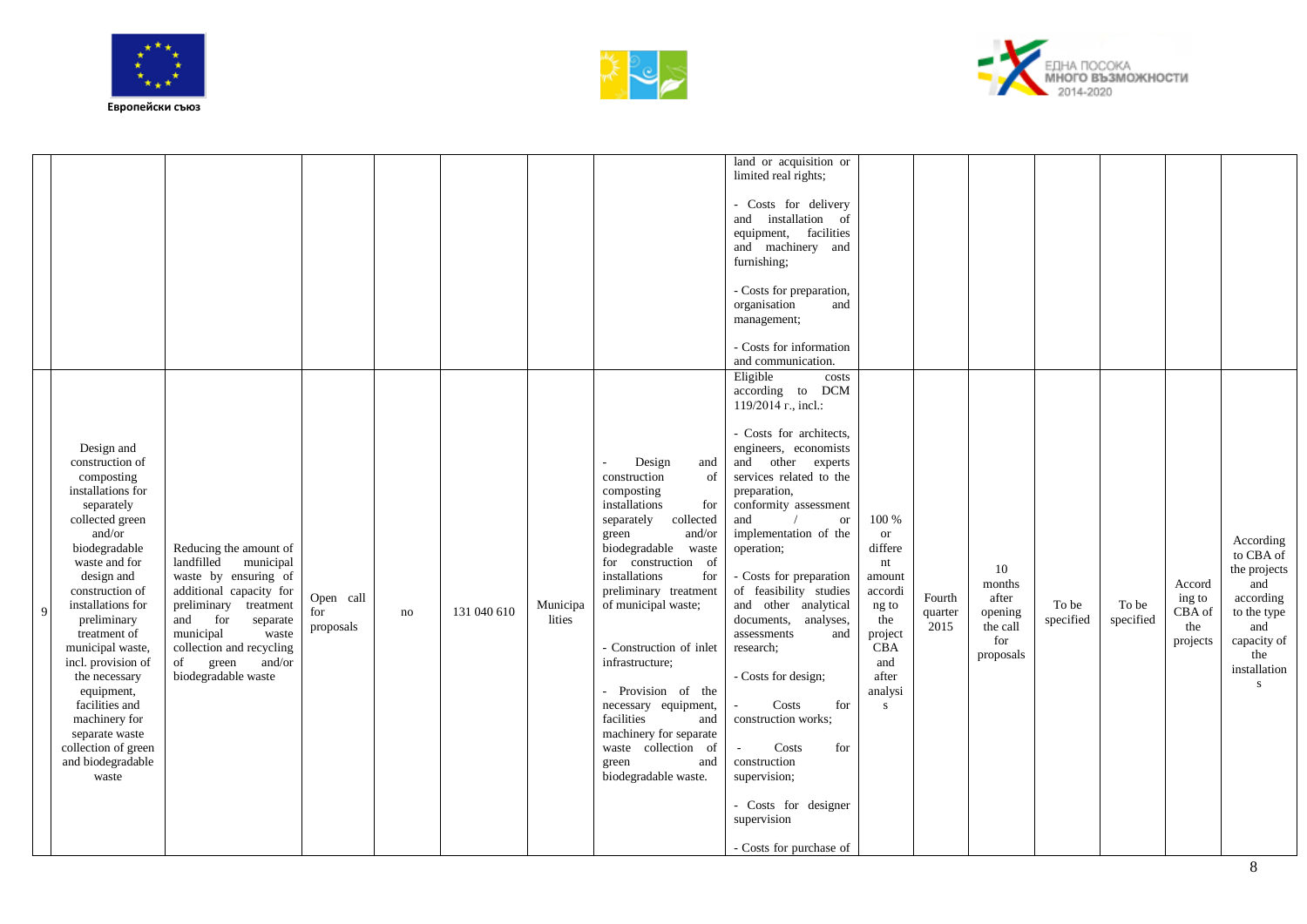





|          |                                                                                                                                                    |                                                                                                                                                |                              |    |            |                                                                                                           |                                                                                                                                                                                                                                                                                                                                                                                                                           | land or acquisition or<br>limited real rights;<br>- Costs for delivery<br>and installation of<br>equipment, facilities<br>and machinery and<br>furnishing;<br>- Costs for preparation,<br>organisation<br>and<br>management;<br>- Costs for information<br>and communication.                                                                                                                        |      |                                 |                              |                                                                                                                                                                               |                                                                                                                                                                           |      |            |
|----------|----------------------------------------------------------------------------------------------------------------------------------------------------|------------------------------------------------------------------------------------------------------------------------------------------------|------------------------------|----|------------|-----------------------------------------------------------------------------------------------------------|---------------------------------------------------------------------------------------------------------------------------------------------------------------------------------------------------------------------------------------------------------------------------------------------------------------------------------------------------------------------------------------------------------------------------|------------------------------------------------------------------------------------------------------------------------------------------------------------------------------------------------------------------------------------------------------------------------------------------------------------------------------------------------------------------------------------------------------|------|---------------------------------|------------------------------|-------------------------------------------------------------------------------------------------------------------------------------------------------------------------------|---------------------------------------------------------------------------------------------------------------------------------------------------------------------------|------|------------|
|          |                                                                                                                                                    |                                                                                                                                                |                              |    |            |                                                                                                           | Priority axis 3 "Natura 2000 and biodiversity"                                                                                                                                                                                                                                                                                                                                                                            |                                                                                                                                                                                                                                                                                                                                                                                                      |      |                                 |                              |                                                                                                                                                                               |                                                                                                                                                                           |      |            |
| $\Omega$ | Development of<br>management<br>approach for<br>Natura 2000<br>network and for<br>management of the<br>National<br>Prioritized Action<br>Framework | Nationally<br>approved<br>approaches for Natura<br>2000 network and for<br>Prioritized<br>National<br>Framework<br>Action<br>(NPAF) management | Direct<br>award<br>procedure | no | 980 000    | National<br>Service<br>for<br>Nature<br>protectio<br>$\mathbf n$<br>Directora<br>te at the<br><b>MoEW</b> | Development of<br>analyses and carrying<br>of research justifying<br>choice<br>the<br><sub>of</sub><br>management approach<br>for<br>Natura 2000<br>network, for NPAF<br>management structure<br>and for Natura 2000<br>sites<br>management<br>plans:<br>- Development of a<br>concept for Natura<br>2000 management and<br>carrying<br>of<br>stakeholder<br>consultations<br>for<br>approval of<br>the<br>approach, etc. | Eligible<br>costs<br><b>DCM</b><br>according to<br>119/2014 r., incl.:<br>- Costs for analyses<br>and research;<br>Costs<br>for<br>organisation<br>and<br>carrying of stakeholder<br>consultations;<br>Costs<br>for<br>organisation<br>and<br>incl.<br>management,<br>using<br>external<br>contractors for project<br>documentation<br>preparation;<br>- Costs for information<br>and communication. | 100% | Fourth<br>quarter<br>of<br>2015 | Fourth<br>quarter of<br>2015 | The<br>applicabl<br>e State<br>aid rules<br>are<br>agreed<br>with the<br>Ministry<br>of<br>Finance<br>and<br>reflected<br>in the<br>Guideline<br>s for<br>applicatio<br>n The | The<br>applicabl<br>e State<br>aid rules<br>are<br>agreed<br>with the<br>Ministry<br>of<br>Finance<br>and<br>reflected<br>in the<br>Guidelin<br>es for<br>applicati<br>on | N.A. | 980 000    |
|          | Identifying and<br>complementing the<br>establishment of<br>marine Natura<br>2000 sites                                                            | Completion of the<br>Natura 2000 network<br>establishment                                                                                      | Direct<br>award<br>procedure | no | 11 734 980 | National<br>Service<br>for<br>Nature<br>protectio<br>$\mathbf n$<br>Directora<br>te in the<br><b>MoEW</b> | Mapping<br>and<br>assessment of the<br>conservation status of<br>species and habitats in<br>marine Natura 2000<br>sites                                                                                                                                                                                                                                                                                                   | Eligible<br>costs<br><b>DCM</b><br>according to<br>119/2014 r., incl.:<br>Costs for research<br>and studies in the<br>marine territory of the<br>Republic of Bulgaria<br>and preparation of                                                                                                                                                                                                          | 100% | Fourth<br>quarter<br>of<br>2015 | Second<br>quarter of<br>2016 | To be<br>specified                                                                                                                                                            | To be<br>specified                                                                                                                                                        | N.A. | 11 734 980 |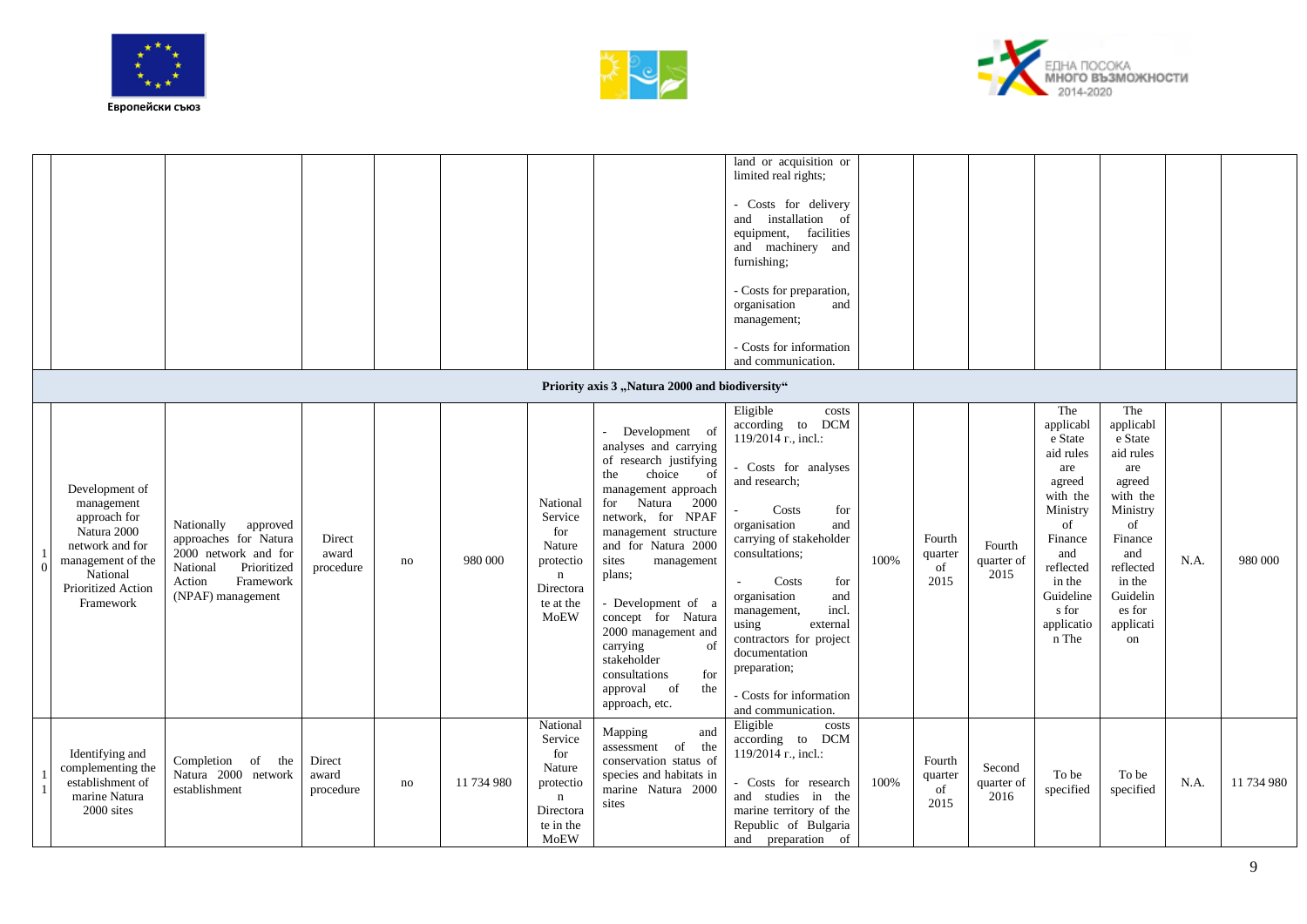





|  |  |  |  | database;                                                    |  |  |  |
|--|--|--|--|--------------------------------------------------------------|--|--|--|
|  |  |  |  |                                                              |  |  |  |
|  |  |  |  | Costs<br>for<br>$\sim$                                       |  |  |  |
|  |  |  |  | development/update                                           |  |  |  |
|  |  |  |  |                                                              |  |  |  |
|  |  |  |  | and implementation of                                        |  |  |  |
|  |  |  |  | methodologies<br>for                                         |  |  |  |
|  |  |  |  | mapping and for                                              |  |  |  |
|  |  |  |  | conservation status                                          |  |  |  |
|  |  |  |  | assessment of species                                        |  |  |  |
|  |  |  |  | and habitats;                                                |  |  |  |
|  |  |  |  |                                                              |  |  |  |
|  |  |  |  |                                                              |  |  |  |
|  |  |  |  | Costs<br>for<br>$\omega_{\rm c}$                             |  |  |  |
|  |  |  |  | development/update of                                        |  |  |  |
|  |  |  |  | national assessments                                         |  |  |  |
|  |  |  |  | and of the reference                                         |  |  |  |
|  |  |  |  | value of species and                                         |  |  |  |
|  |  |  |  | habitats conservation                                        |  |  |  |
|  |  |  |  | status<br>and                                                |  |  |  |
|  |  |  |  | of                                                           |  |  |  |
|  |  |  |  | development                                                  |  |  |  |
|  |  |  |  | monitoring schemes;                                          |  |  |  |
|  |  |  |  |                                                              |  |  |  |
|  |  |  |  | Costs<br>$\operatorname{for}$<br>$\mathcal{L}_{\mathcal{A}}$ |  |  |  |
|  |  |  |  | development<br>of                                            |  |  |  |
|  |  |  |  | documentation                                                |  |  |  |
|  |  |  |  | pursuant to art. 8 of the                                    |  |  |  |
|  |  |  |  | Biodiversity Act with                                        |  |  |  |
|  |  |  |  |                                                              |  |  |  |
|  |  |  |  | proposals for new                                            |  |  |  |
|  |  |  |  | Natura 2000 sites or                                         |  |  |  |
|  |  |  |  | for amending the                                             |  |  |  |
|  |  |  |  | existing Natura 2000                                         |  |  |  |
|  |  |  |  | sites;                                                       |  |  |  |
|  |  |  |  |                                                              |  |  |  |
|  |  |  |  | -Costs for upgrade and                                       |  |  |  |
|  |  |  |  |                                                              |  |  |  |
|  |  |  |  | update of the existing                                       |  |  |  |
|  |  |  |  | information system for                                       |  |  |  |
|  |  |  |  | Natura 2000 sites, incl.                                     |  |  |  |
|  |  |  |  | entering information                                         |  |  |  |
|  |  |  |  | into the system;                                             |  |  |  |
|  |  |  |  |                                                              |  |  |  |
|  |  |  |  | - Costs for analysis                                         |  |  |  |
|  |  |  |  |                                                              |  |  |  |
|  |  |  |  | and proposals for                                            |  |  |  |
|  |  |  |  | synchronization<br>and                                       |  |  |  |
|  |  |  |  | of<br>optimization                                           |  |  |  |
|  |  |  |  | processes for data                                           |  |  |  |
|  |  |  |  | collection<br>and                                            |  |  |  |
|  |  |  |  | reporting under Birds                                        |  |  |  |
|  |  |  |  | Habitats<br>Directive,                                       |  |  |  |
|  |  |  |  |                                                              |  |  |  |
|  |  |  |  | Directive, WFD and                                           |  |  |  |
|  |  |  |  | MSFD;                                                        |  |  |  |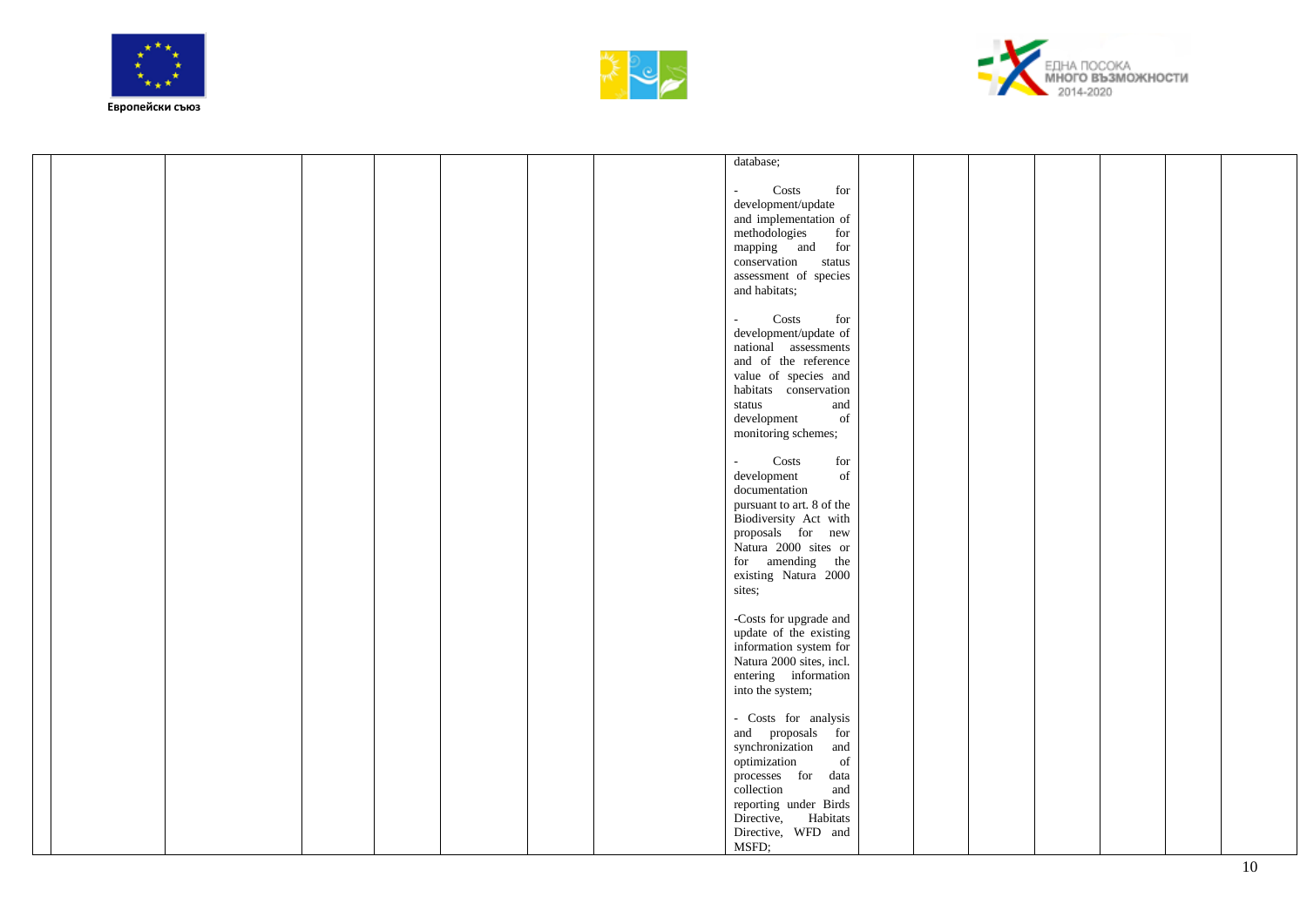





|                |                                                                                                                                                                           |                                                                                                                                                  |                              |          |            |                                        |                                                                                                                              | - Costs for consultancy<br>for<br>services<br>the<br>eligible activities;<br>- Costs for research<br>and preparation of<br>analytical documents<br>related to the project<br>preparation<br>and/or<br>implementation;<br>- Costs for EIA,                                                               |      |                                      |                              |                    |                    |      |            |
|----------------|---------------------------------------------------------------------------------------------------------------------------------------------------------------------------|--------------------------------------------------------------------------------------------------------------------------------------------------|------------------------------|----------|------------|----------------------------------------|------------------------------------------------------------------------------------------------------------------------------|---------------------------------------------------------------------------------------------------------------------------------------------------------------------------------------------------------------------------------------------------------------------------------------------------------|------|--------------------------------------|------------------------------|--------------------|--------------------|------|------------|
|                |                                                                                                                                                                           |                                                                                                                                                  |                              |          |            |                                        |                                                                                                                              | appropriate assessment<br>and issue of permits;<br>- Costs for external<br>services related to<br>documents<br>preparation, for legal<br>and notary services,<br>technical and financial<br>expertise;                                                                                                  |      |                                      |                              |                    |                    |      |            |
|                |                                                                                                                                                                           |                                                                                                                                                  |                              |          |            |                                        |                                                                                                                              | Costs<br>for<br>organisation<br>and<br>incl.<br>management,<br>external<br>using<br>contractors for project<br>documentation<br>preparation;<br>- Costs for information<br>and communication.                                                                                                           |      |                                      |                              |                    |                    |      |            |
| $\overline{c}$ | Analyses and<br>research of species<br>and habitats,<br>subject to reporting<br>under art.17 of the<br>Habitats Directive<br>and art. 12 of the<br><b>Birds Directive</b> | Ensuring the provision<br>of information for the<br>reporting under art.17<br>of the Habitats<br>Directive and art. 12 of<br>the Birds Directive | Direct<br>award<br>procedure | $\rm no$ | 23 469 960 | Executive<br>Environm<br>ent<br>Agency | Implementation<br>of<br>activities necessary for<br>the reporting under<br>Habitats Directive and<br><b>Birds Directive.</b> | Eligible<br>costs<br>according to DCM<br>119/2014 r., incl.:<br>Costs<br>for<br>development/update of<br>methodologies<br>for<br>monitoring<br>and<br>assessment of the<br>conservation status of<br>species and habitats;<br>- Costs for analyses<br>and terrain research for<br>species and habitats; | 100% | Fourth<br>$\,$ quarter<br>of<br>2015 | Second<br>quarter of<br>2016 | To be<br>specified | To be<br>specified | N.A. | 23 469 960 |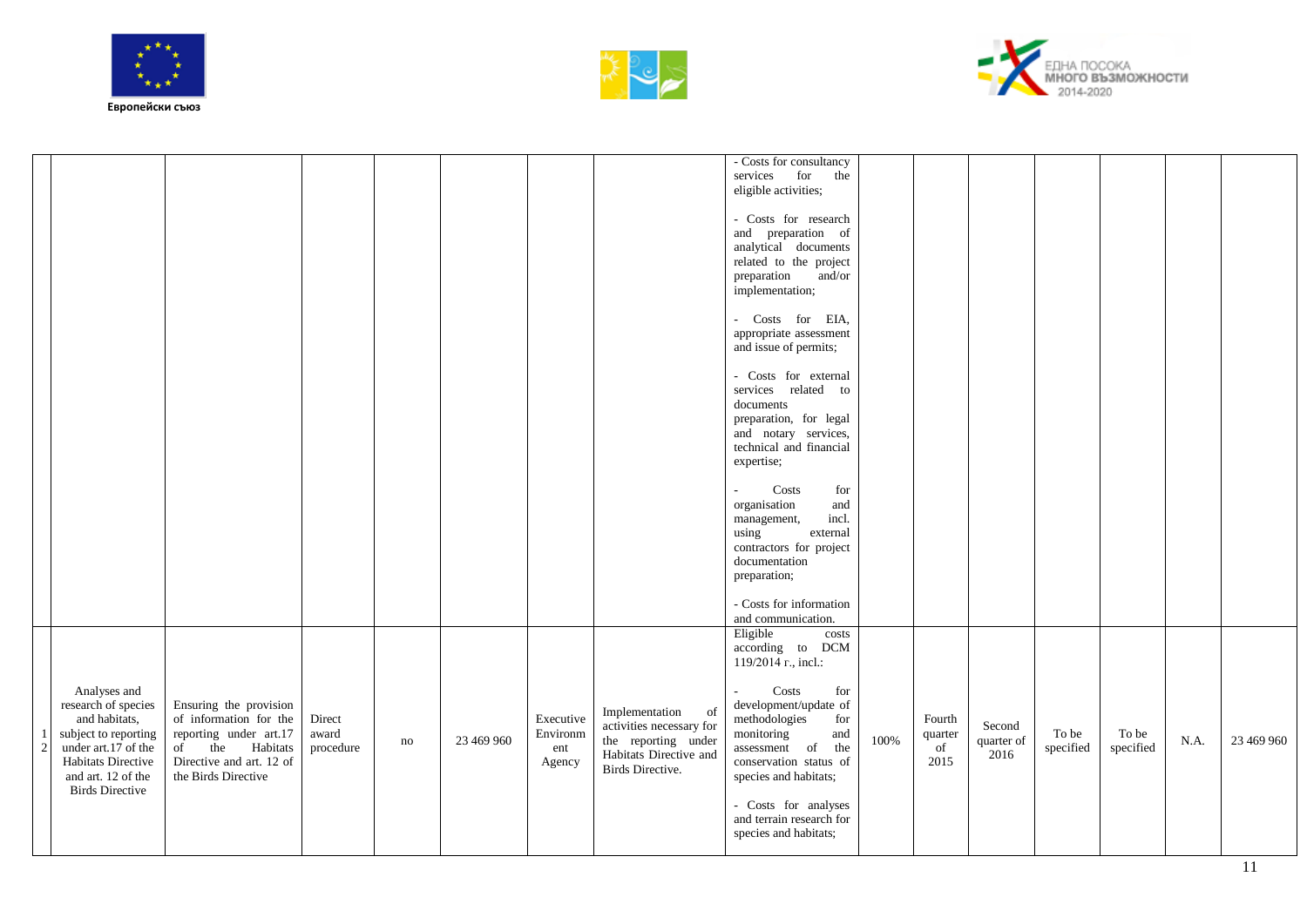





|                              |                                                                                                    |                                                                        |                               |    |            |                                                                                                                        |                                                                                                                                                                                                                               | - Costs for processing<br>and summarizing the<br>results of the research;<br>Costs<br>for<br>development/update of<br>national assessments<br>and of the reference<br>value of species and<br>habitats conservation<br>status;           |      |                                 |                              |                    |                    |      |                                                                                                                 |
|------------------------------|----------------------------------------------------------------------------------------------------|------------------------------------------------------------------------|-------------------------------|----|------------|------------------------------------------------------------------------------------------------------------------------|-------------------------------------------------------------------------------------------------------------------------------------------------------------------------------------------------------------------------------|------------------------------------------------------------------------------------------------------------------------------------------------------------------------------------------------------------------------------------------|------|---------------------------------|------------------------------|--------------------|--------------------|------|-----------------------------------------------------------------------------------------------------------------|
|                              |                                                                                                    |                                                                        |                               |    |            |                                                                                                                        |                                                                                                                                                                                                                               | - Costs for assessment<br>of the terrain research<br>results:<br>- Costs for consultancy<br>services for<br>the<br>eligible activities;                                                                                                  |      |                                 |                              |                    |                    |      |                                                                                                                 |
|                              |                                                                                                    |                                                                        |                               |    |            |                                                                                                                        |                                                                                                                                                                                                                               | - Costs for research<br>and preparation of<br>analytical documents<br>related to the project<br>preparation<br>and/or<br>implementation;                                                                                                 |      |                                 |                              |                    |                    |      |                                                                                                                 |
|                              |                                                                                                    |                                                                        |                               |    |            |                                                                                                                        |                                                                                                                                                                                                                               | Costs<br>for<br>organisation<br>and<br>incl.<br>management,<br>external<br>using<br>contractors for project<br>documentation<br>preparation;<br>- Costs for information                                                                  |      |                                 |                              |                    |                    |      |                                                                                                                 |
| $\mathbf{1}$<br>$\mathbf{3}$ | Measures for<br>improvement of<br>Natura 2000<br>species and<br>habitats<br>conservation<br>status | Improved conservation<br>status of Natura 2000<br>species and habitats | Open call<br>for<br>proposals | no | 34 525 822 | Structure<br>s of the<br>MoEW<br>and<br>Ministry<br>of<br>Agricultu<br>re and<br>Food,<br>NGOs,<br>municipal<br>ities, | Restoration and<br>improvement of the<br>conservation status of<br>species and habitats;<br>- Construction and<br>of<br>maintenance<br>infrastructure,<br>for<br>necessary<br>restoration of natural<br>habitats and species. | and communication.<br>Eligible<br>costs<br>according to DCM<br>$119/2014$ r., incl.:<br>Costs<br>for<br>implementation<br>of<br>direct conservation<br>activities for species<br>and habitats;<br>Costs<br>for<br>construction/reconstru | 100% | Fourth<br>quarter<br>of<br>2015 | Second<br>quarter of<br>2016 | To be<br>specified | To be<br>specified | N.A. | According<br>to the<br>measures<br>envisaged<br>in the<br>projects<br>and the<br>assessment<br>by the OPE<br>MA |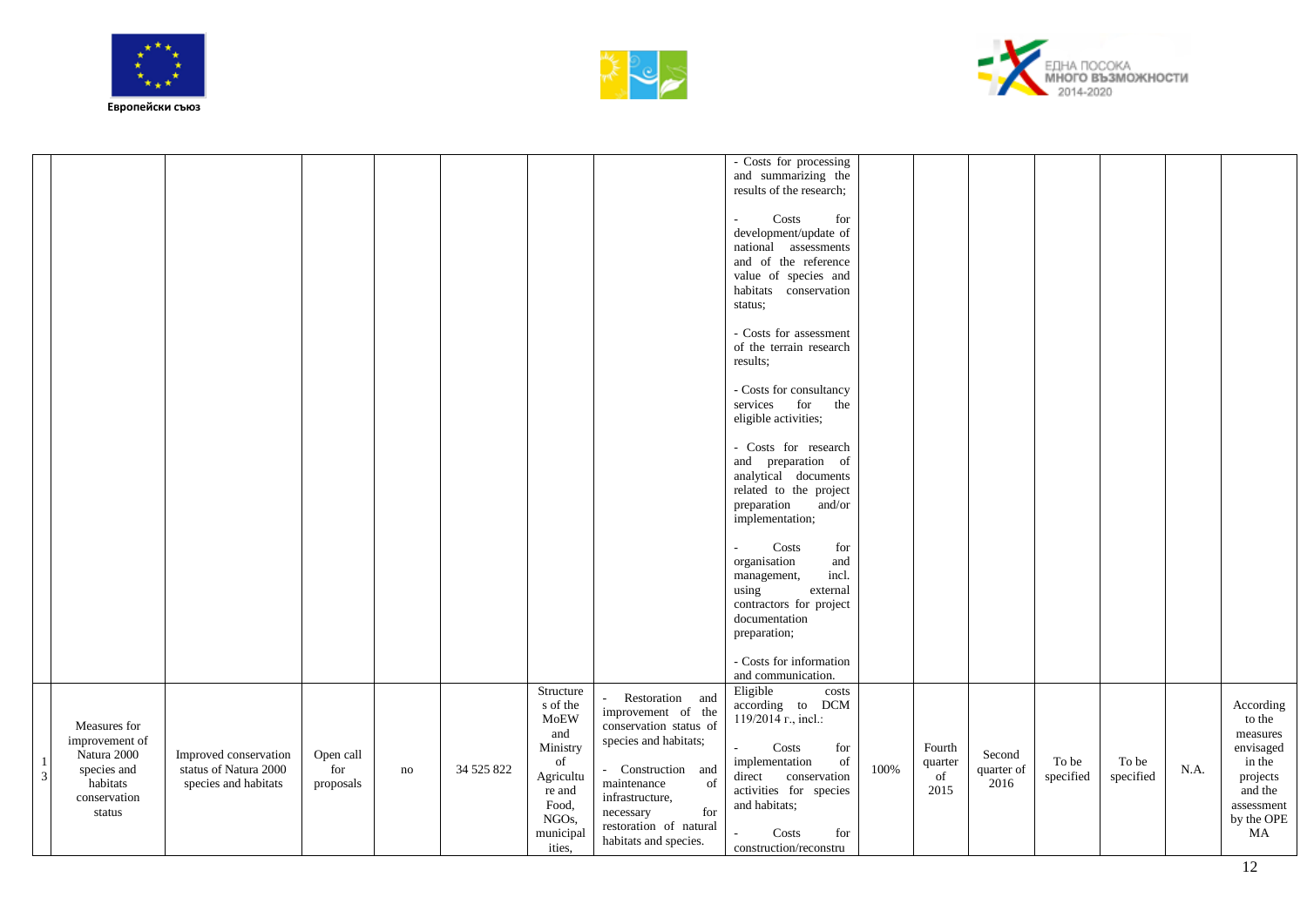

(NRTWMS) – Iskar river

establishing the System on the country's

territory





|                    |                          |                            |    |           | institutes |                        | ction/rehabilitation of                                               |      |         |            |           |           |      |           |
|--------------------|--------------------------|----------------------------|----|-----------|------------|------------------------|-----------------------------------------------------------------------|------|---------|------------|-----------|-----------|------|-----------|
|                    |                          |                            |    |           | for        |                        | infrastructure                                                        |      |         |            |           |           |      |           |
|                    |                          |                            |    |           | science    |                        | for<br>necessary                                                      |      |         |            |           |           |      |           |
|                    |                          |                            |    |           |            |                        | and<br>restoration                                                    |      |         |            |           |           |      |           |
|                    |                          |                            |    |           |            |                        | of<br>maintenance                                                     |      |         |            |           |           |      |           |
|                    |                          |                            |    |           |            |                        | habitats and species                                                  |      |         |            |           |           |      |           |
|                    |                          |                            |    |           |            |                        | habitats;                                                             |      |         |            |           |           |      |           |
|                    |                          |                            |    |           |            |                        |                                                                       |      |         |            |           |           |      |           |
|                    |                          |                            |    |           |            |                        | Costs<br>for                                                          |      |         |            |           |           |      |           |
|                    |                          |                            |    |           |            |                        | consultation services                                                 |      |         |            |           |           |      |           |
|                    |                          |                            |    |           |            |                        | related to the project                                                |      |         |            |           |           |      |           |
|                    |                          |                            |    |           |            |                        | activities                                                            |      |         |            |           |           |      |           |
|                    |                          |                            |    |           |            |                        | implementation;                                                       |      |         |            |           |           |      |           |
|                    |                          |                            |    |           |            |                        |                                                                       |      |         |            |           |           |      |           |
|                    |                          |                            |    |           |            |                        | - Costs for purchase,                                                 |      |         |            |           |           |      |           |
|                    |                          |                            |    |           |            |                        | delivery<br>and                                                       |      |         |            |           |           |      |           |
|                    |                          |                            |    |           |            |                        | installation<br>of                                                    |      |         |            |           |           |      |           |
|                    |                          |                            |    |           |            |                        | specialized machines,                                                 |      |         |            |           |           |      |           |
|                    |                          |                            |    |           |            |                        | facilities<br>and                                                     |      |         |            |           |           |      |           |
|                    |                          |                            |    |           |            |                        | species,<br>equipment,                                                |      |         |            |           |           |      |           |
|                    |                          |                            |    |           |            |                        | etc;                                                                  |      |         |            |           |           |      |           |
|                    |                          |                            |    |           |            |                        |                                                                       |      |         |            |           |           |      |           |
|                    |                          |                            |    |           |            |                        | - Costs for purchase/                                                 |      |         |            |           |           |      |           |
|                    |                          |                            |    |           |            |                        | acquisition of land;                                                  |      |         |            |           |           |      |           |
|                    |                          |                            |    |           |            |                        |                                                                       |      |         |            |           |           |      |           |
|                    |                          |                            |    |           |            |                        | Costs<br>for                                                          |      |         |            |           |           |      |           |
|                    |                          |                            |    |           |            |                        | organisation<br>and                                                   |      |         |            |           |           |      |           |
|                    |                          |                            |    |           |            |                        | incl.<br>management,                                                  |      |         |            |           |           |      |           |
|                    |                          |                            |    |           |            |                        | using<br>external                                                     |      |         |            |           |           |      |           |
|                    |                          |                            |    |           |            |                        | contractors for project                                               |      |         |            |           |           |      |           |
|                    |                          |                            |    |           |            |                        | documentation                                                         |      |         |            |           |           |      |           |
|                    |                          |                            |    |           |            |                        | preparation;                                                          |      |         |            |           |           |      |           |
|                    |                          |                            |    |           |            |                        |                                                                       |      |         |            |           |           |      |           |
|                    |                          |                            |    |           |            |                        | - Costs for information                                               |      |         |            |           |           |      |           |
|                    |                          |                            |    |           |            |                        | and communication.                                                    |      |         |            |           |           |      |           |
|                    |                          |                            |    |           |            |                        | Priority axis 4 "Flood and landslides risk prevention and management" |      |         |            |           |           |      |           |
|                    |                          |                            |    |           |            |                        |                                                                       |      |         |            |           |           |      |           |
|                    | Development of a         |                            |    |           |            | - Review, analysis and | Eligible<br>costs                                                     |      |         |            |           |           |      |           |
|                    | concept for common       |                            |    |           |            | evaluation, upgrade    | according to DCM                                                      |      |         |            |           |           |      |           |
| Pilot project for  | water management in      |                            |    |           | Water      | and / or optimization  | 119/2014 r., incl.:                                                   |      |         |            |           |           |      |           |
| establishment of   | real time and avoiding   | Direct                     |    |           | Managem    | of existing water      |                                                                       |      | Fourth  |            |           |           |      |           |
| National real time | possibility<br>the<br>of | award                      |    |           | ent        | monitoring networks    | - Costs for external                                                  |      | quarter | First      | To be     | To be     |      |           |
| water management   | multiplying              | $\operatorname{procedure}$ | no | 7 000 000 | directorat | and systems in Iskar   | for<br>contractors                                                    | 100% | of      | quarter of | specified | specified | N.A. | 7 000 000 |
| system             | while<br>deficiencies    |                            |    |           | $2.04$ the | river basin;           | preparation<br>the<br>of                                              |      | 2015    | 2016       |           |           |      |           |

- Design of the pilot module of the

project documentation needed for the establishment of the 2015

National

NRTWMS;

e at the MoEW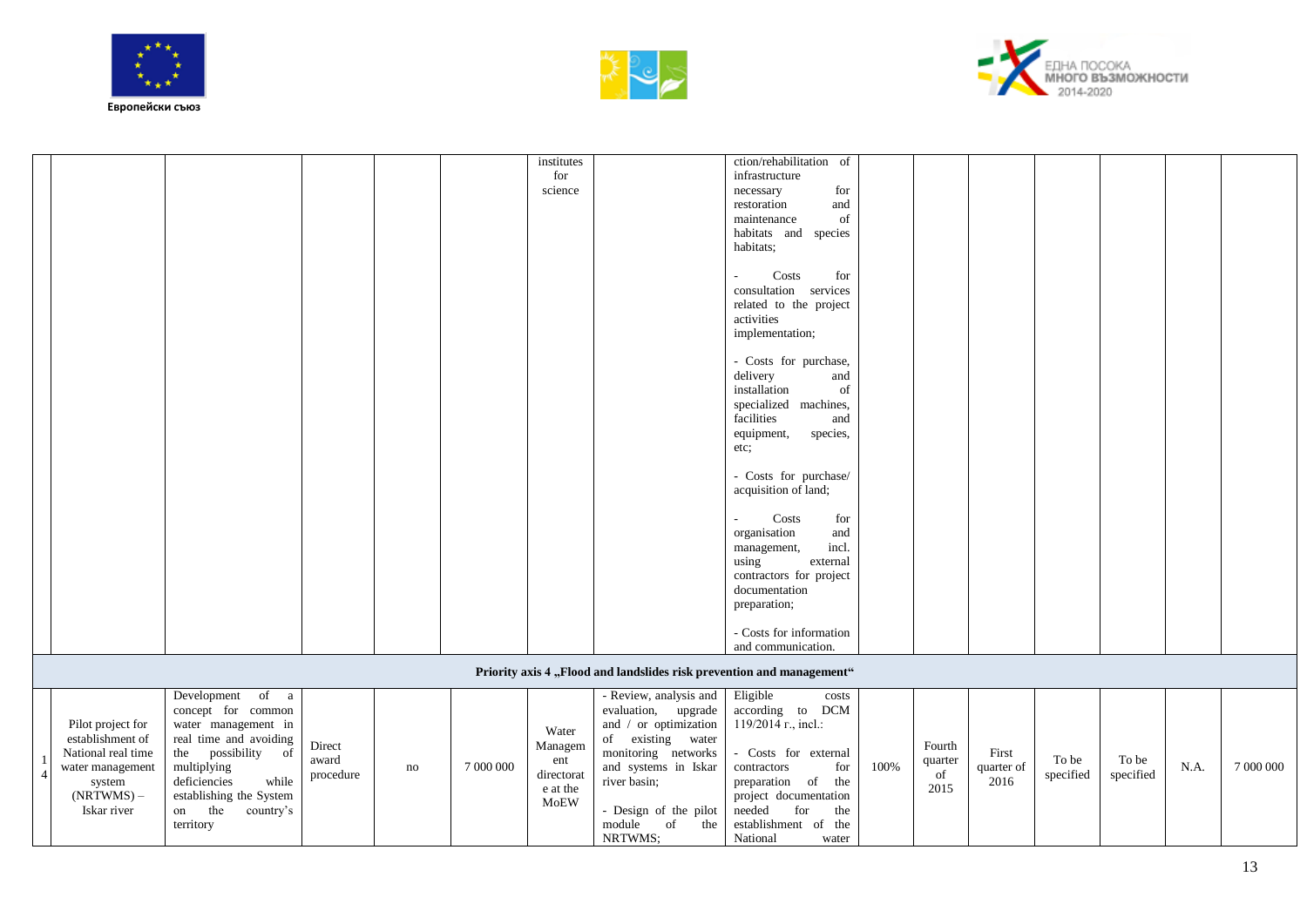





|  |  |  |                                             | management system                        |  |  |  |  |
|--|--|--|---------------------------------------------|------------------------------------------|--|--|--|--|
|  |  |  | Securing<br>the<br>$\overline{\phantom{a}}$ | for Iskar river -                        |  |  |  |  |
|  |  |  | functioning (planning,                      | experts'<br>documents,                   |  |  |  |  |
|  |  |  | design and equipment)                       | reviews,<br>analyses,                    |  |  |  |  |
|  |  |  | of the NRTWMS's                             | assessments, concept,                    |  |  |  |  |
|  |  |  | pilot module, incl.                         | conceptual<br>and                        |  |  |  |  |
|  |  |  | purchase and supply                         | technical<br>design,                     |  |  |  |  |
|  |  |  | of the necessary                            | technical assignments                    |  |  |  |  |
|  |  |  | machinery<br>and                            | and documentation for                    |  |  |  |  |
|  |  |  | equipment;                                  | selection<br>of<br>a                     |  |  |  |  |
|  |  |  |                                             | for                                      |  |  |  |  |
|  |  |  |                                             | contractor<br>NRTWMS for the             |  |  |  |  |
|  |  |  | - Development of the                        |                                          |  |  |  |  |
|  |  |  | public<br>necessary                         | whole territory of the                   |  |  |  |  |
|  |  |  | procurement                                 | country, etc.;                           |  |  |  |  |
|  |  |  | documentation and                           |                                          |  |  |  |  |
|  |  |  | necessary<br>other                          | - Costs for external                     |  |  |  |  |
|  |  |  | documents for the next                      | contractors<br>for                       |  |  |  |  |
|  |  |  | of<br>phase<br>the                          | implementation<br>of                     |  |  |  |  |
|  |  |  | <b>NRTWMS</b>                               | project activities;                      |  |  |  |  |
|  |  |  | establishment.                              |                                          |  |  |  |  |
|  |  |  |                                             | - Costs for purchase,                    |  |  |  |  |
|  |  |  |                                             | delivery, installation of                |  |  |  |  |
|  |  |  |                                             | machinery<br>and                         |  |  |  |  |
|  |  |  |                                             | $($ if<br>equipment                      |  |  |  |  |
|  |  |  |                                             | necessary), furnishing                   |  |  |  |  |
|  |  |  |                                             | and software (for the                    |  |  |  |  |
|  |  |  |                                             | hydrometric stations                     |  |  |  |  |
|  |  |  |                                             | and for ensuring the                     |  |  |  |  |
|  |  |  |                                             | functioning of the                       |  |  |  |  |
|  |  |  |                                             | NRTWMS, incl. ICT)                       |  |  |  |  |
|  |  |  |                                             |                                          |  |  |  |  |
|  |  |  |                                             | Costs<br>for<br>$\blacksquare$           |  |  |  |  |
|  |  |  |                                             | construction<br>works                    |  |  |  |  |
|  |  |  |                                             | related<br>the<br>to                     |  |  |  |  |
|  |  |  |                                             | construction/optimisati                  |  |  |  |  |
|  |  |  |                                             | on of the hydrometric                    |  |  |  |  |
|  |  |  |                                             | stations and the inlet                   |  |  |  |  |
|  |  |  |                                             | infrastructure;                          |  |  |  |  |
|  |  |  |                                             |                                          |  |  |  |  |
|  |  |  |                                             | Costs<br>for<br>$\overline{\phantom{a}}$ |  |  |  |  |
|  |  |  |                                             | construction                             |  |  |  |  |
|  |  |  |                                             | supervision;                             |  |  |  |  |
|  |  |  |                                             |                                          |  |  |  |  |
|  |  |  |                                             | - Costs for purchase/                    |  |  |  |  |
|  |  |  |                                             | acquisition/alienation                   |  |  |  |  |
|  |  |  |                                             | of land;                                 |  |  |  |  |
|  |  |  |                                             |                                          |  |  |  |  |
|  |  |  |                                             | Costs<br>for                             |  |  |  |  |
|  |  |  |                                             | environmental                            |  |  |  |  |
|  |  |  |                                             |                                          |  |  |  |  |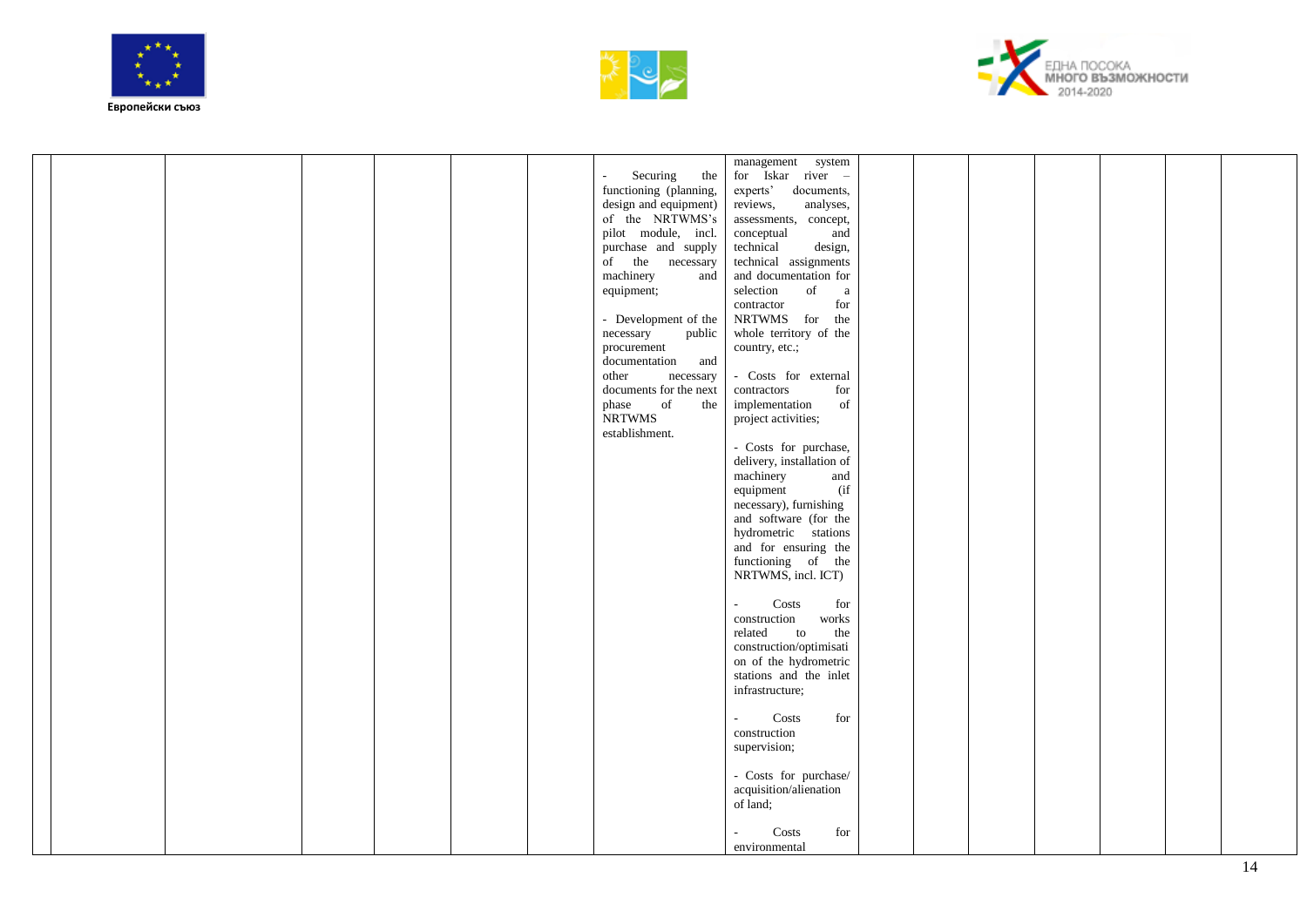





|               |                                                                                                                                                       |                                                                                                                                                                                                                                                                                                                                                                                                                                                                                |                              |    |            |                                                                                                             |                                                                                                                                                                                                                                                                                                                                                                                                                                                                                                                                                                                                                                                                                       | assessments:                                                                                                                                                                                                                                                                                                                                                                                                                                                                                                                                                                                                                                                                                                                                                            |      |                                 |                              |                                                                                                                                                                           |                                                                                                                                                                           |      |            |
|---------------|-------------------------------------------------------------------------------------------------------------------------------------------------------|--------------------------------------------------------------------------------------------------------------------------------------------------------------------------------------------------------------------------------------------------------------------------------------------------------------------------------------------------------------------------------------------------------------------------------------------------------------------------------|------------------------------|----|------------|-------------------------------------------------------------------------------------------------------------|---------------------------------------------------------------------------------------------------------------------------------------------------------------------------------------------------------------------------------------------------------------------------------------------------------------------------------------------------------------------------------------------------------------------------------------------------------------------------------------------------------------------------------------------------------------------------------------------------------------------------------------------------------------------------------------|-------------------------------------------------------------------------------------------------------------------------------------------------------------------------------------------------------------------------------------------------------------------------------------------------------------------------------------------------------------------------------------------------------------------------------------------------------------------------------------------------------------------------------------------------------------------------------------------------------------------------------------------------------------------------------------------------------------------------------------------------------------------------|------|---------------------------------|------------------------------|---------------------------------------------------------------------------------------------------------------------------------------------------------------------------|---------------------------------------------------------------------------------------------------------------------------------------------------------------------------|------|------------|
|               |                                                                                                                                                       |                                                                                                                                                                                                                                                                                                                                                                                                                                                                                |                              |    |            |                                                                                                             |                                                                                                                                                                                                                                                                                                                                                                                                                                                                                                                                                                                                                                                                                       | Costs<br>for<br>organisation<br>and<br>management;<br>- Costs for information<br>and communication.                                                                                                                                                                                                                                                                                                                                                                                                                                                                                                                                                                                                                                                                     |      |                                 |                              |                                                                                                                                                                           |                                                                                                                                                                           |      |            |
| $\frac{1}{5}$ | Establishment of<br>six centers to<br>increase the<br>population<br>preparedness for<br>an adequate<br>response to floods<br>and subsequent<br>crises | - Improvement of the<br>population protection<br>through<br>its<br>preparedness for an<br>adequate reaction to<br>floods and subsequent<br>crises<br>- Establishment of six<br>centers to ensure the<br>population<br>preparedness for an<br>adequate response to<br>floods in order to<br>strengthen<br>the<br>population reliability<br>on the responsible<br>authorities and enhance<br>protection<br>disaster<br>attainments at all levels<br>governmental and<br>society. | Direct<br>award<br>procedure | no | 39 116 600 | Chief<br>Directora<br>te Fire<br>Safety<br>And Civil<br>Protectio<br>n at the<br>Ministry<br>of<br>Interior | - Design studies,<br>investment planning,<br>supervision, etc.;<br>Rehabilitation/<br>modernization/<br>optimization of 6<br>centers for increasing<br>the<br>population<br>readiness for adequate<br>response to floods and<br>subsequent crises;<br>Alignment of<br>existing<br>training<br>polygons in the 6<br>centers with the<br>specific needs related<br>to flood response;<br>- Supply of necessary<br>equipment, machinery,<br>vehicles and materials<br>for the needs of the<br>centers;<br>Design/update,<br>presentation<br>and<br>application<br>of<br>methodologies<br>for<br>increasing<br>the<br>population<br>preparedness for an<br>adequate<br>flood<br>response. | Eligible<br>costs<br>according to DCM<br>119/2014 r., incl.:<br>- Costs for design<br>investment<br>studies,<br>planning, supervision,<br>$etc.$ ;<br>Costs<br>for<br>rehabilitation/<br>modernization/<br>optimization of the 6<br>centers;<br>- Costs for alignment<br>of existing training<br>polygons with the<br>specific needs related<br>to flood response;<br>- Costs for delivery<br>(and installation where<br>applicable) of the<br>necessary equipment,<br>machinery, vehicles<br>and materials for the<br>needs of the centers;<br>Costs<br>for<br>design/preparation<br>update, presentation<br>and application<br>of<br>methodologies<br>for<br>increasing<br>the<br>population<br>preparedness for an<br>adequate<br>flood<br>response;<br>Costs<br>for | 100% | Fourth<br>quarter<br>of<br>2015 | Fourth<br>quarter of<br>2015 | The<br>applicabl<br>e State<br>aid rules<br>are<br>agreed<br>with the<br>Ministry<br>of<br>Finance<br>and<br>reflected<br>in the<br>Guideline<br>s for<br>applicatio<br>n | The<br>applicabl<br>e State<br>aid rules<br>are<br>agreed<br>with the<br>Ministry<br>of<br>Finance<br>and<br>reflected<br>in the<br>Guidelin<br>es for<br>applicati<br>on | N.A. | 39 116 600 |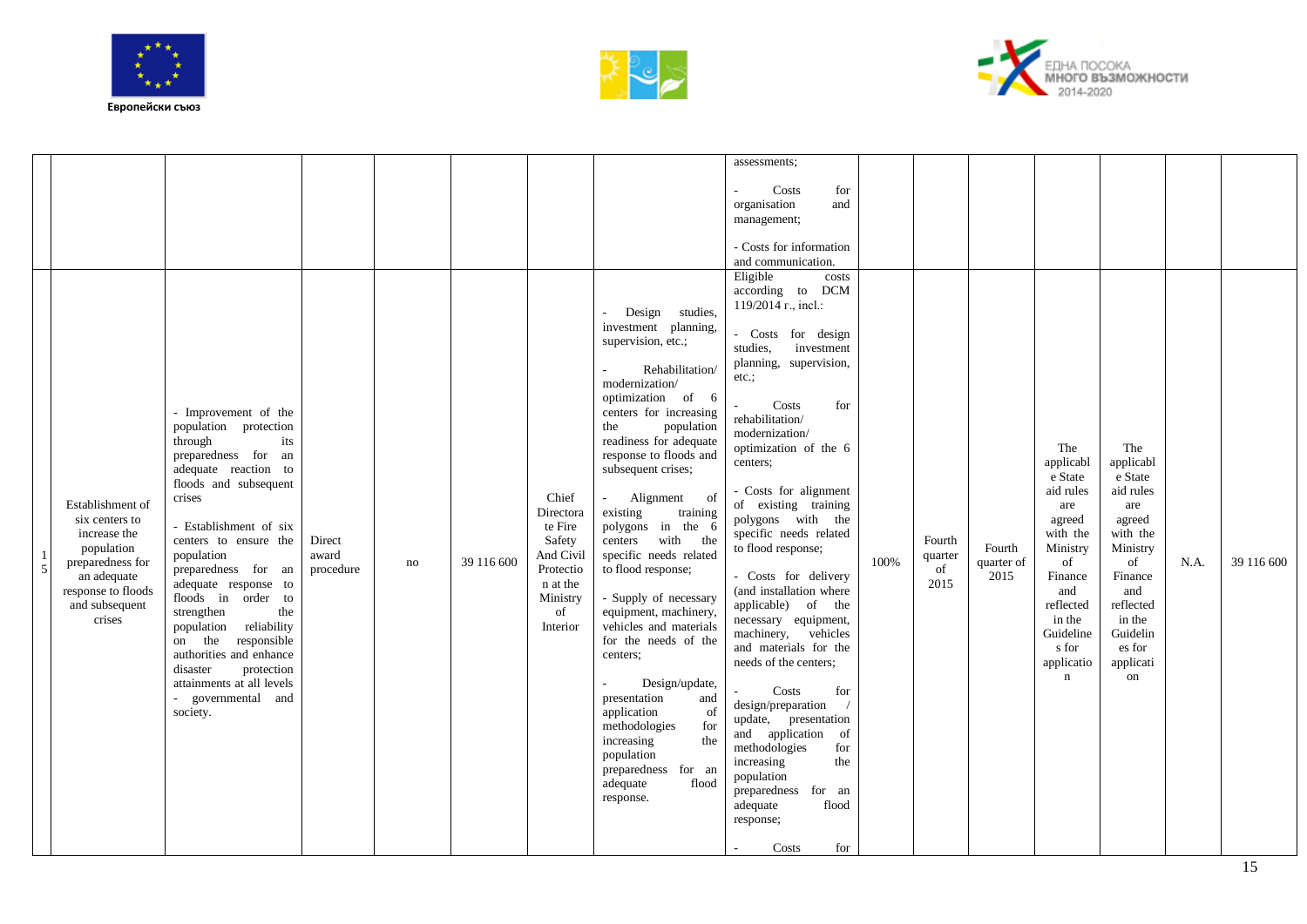





|    |                                       |                                      |           |    |            |                                                                         |                                           | administrative fees and<br>services.            |      |         |            |           |           |      |            |
|----|---------------------------------------|--------------------------------------|-----------|----|------------|-------------------------------------------------------------------------|-------------------------------------------|-------------------------------------------------|------|---------|------------|-----------|-----------|------|------------|
|    |                                       |                                      |           |    |            |                                                                         |                                           | including<br>these related to the               |      |         |            |           |           |      |            |
|    |                                       |                                      |           |    |            |                                                                         |                                           | environmental                                   |      |         |            |           |           |      |            |
|    |                                       |                                      |           |    |            |                                                                         |                                           | (incl.<br>legislation                           |      |         |            |           |           |      |            |
|    |                                       |                                      |           |    |            |                                                                         |                                           | of<br>preparation                               |      |         |            |           |           |      |            |
|    |                                       |                                      |           |    |            |                                                                         |                                           | necessary                                       |      |         |            |           |           |      |            |
|    |                                       |                                      |           |    |            |                                                                         |                                           | documentation);                                 |      |         |            |           |           |      |            |
|    |                                       |                                      |           |    |            |                                                                         |                                           |                                                 |      |         |            |           |           |      |            |
|    |                                       |                                      |           |    |            |                                                                         |                                           | - Costs for purchase/                           |      |         |            |           |           |      |            |
|    |                                       |                                      |           |    |            |                                                                         |                                           | acquisition of land or                          |      |         |            |           |           |      |            |
|    |                                       |                                      |           |    |            |                                                                         |                                           | issuance of a building                          |      |         |            |           |           |      |            |
|    |                                       |                                      |           |    |            |                                                                         |                                           | permit, with the                                |      |         |            |           |           |      |            |
|    |                                       |                                      |           |    |            |                                                                         |                                           | establishment of the                            |      |         |            |           |           |      |            |
|    |                                       |                                      |           |    |            |                                                                         |                                           | right of construction<br>and other limited real |      |         |            |           |           |      |            |
|    |                                       |                                      |           |    |            |                                                                         |                                           | rights for the land;                            |      |         |            |           |           |      |            |
|    |                                       |                                      |           |    |            |                                                                         |                                           |                                                 |      |         |            |           |           |      |            |
|    |                                       |                                      |           |    |            |                                                                         |                                           | - Consultancy costs in                          |      |         |            |           |           |      |            |
|    |                                       |                                      |           |    |            |                                                                         |                                           | the<br>relation<br>to                           |      |         |            |           |           |      |            |
|    |                                       |                                      |           |    |            |                                                                         |                                           | implementation of key                           |      |         |            |           |           |      |            |
|    |                                       |                                      |           |    |            |                                                                         |                                           | project activities;                             |      |         |            |           |           |      |            |
|    |                                       |                                      |           |    |            |                                                                         |                                           |                                                 |      |         |            |           |           |      |            |
|    |                                       |                                      |           |    |            |                                                                         |                                           | Costs<br>for<br>organisation<br>and             |      |         |            |           |           |      |            |
|    |                                       |                                      |           |    |            |                                                                         |                                           | management;                                     |      |         |            |           |           |      |            |
|    |                                       |                                      |           |    |            |                                                                         |                                           |                                                 |      |         |            |           |           |      |            |
|    |                                       |                                      |           |    |            |                                                                         |                                           | - Costs for information                         |      |         |            |           |           |      |            |
|    |                                       |                                      |           |    |            |                                                                         |                                           | and communication.                              |      |         |            |           |           |      |            |
|    |                                       | - Landslide processes                |           |    |            |                                                                         | Design<br>studies                         | Eligible<br>costs                               |      |         |            |           |           |      |            |
|    |                                       | risk prevention                      |           |    |            |                                                                         | (feasibility<br>studies,                  | according to DCM                                |      |         |            |           |           |      |            |
|    |                                       | Planning<br>and                      |           |    |            |                                                                         | pre-feasibility studies,<br>geotechnical, | 119/2014 r., incl.:                             |      |         |            |           |           |      |            |
|    |                                       | designing<br>of                      |           |    |            |                                                                         | hydrogeological and                       | - Costs for external                            |      |         |            |           |           |      |            |
|    |                                       | infrastructural                      |           |    |            | Structure                                                               | other<br>studies,                         | contractors<br>services                         |      |         |            |           |           |      |            |
|    | Landslide                             | geoprotection activities             |           |    |            | s of the                                                                | investment design);                       | related<br>to<br>the                            |      |         |            |           |           |      |            |
|    | prevention and<br>resilience in order | in landslides areas for              |           |    |            | Ministry<br>$% \left( \left( \mathcal{A},\mathcal{A}\right) \right)$ of |                                           | preparation and/or to                           |      |         |            |           |           |      |            |
|    | to reduce the                         | reducing the landslides              | Direct    |    |            | Regional                                                                | - Project conformity                      | the implementation of                           |      | Fourth  | First      |           |           |      |            |
| -1 | landslide risks                       | occurrence risk aiming               | award     | no | 56 345 000 | Develop                                                                 | assessment with the                       | activities;                                     | 100% | quarter | quarter of | To be     | To be     | N.A. | 56 345 000 |
| 6  | (incl. on the                         | at protection of human               | procedure |    |            | ment and                                                                | essential requirements                    |                                                 |      | of      | 2016       | specified | specified |      |            |
|    | national road                         | and<br>health<br>life,               |           |    |            | Public                                                                  | for<br>construction                       | - Costs for investment                          |      | 2015    |            |           |           |      |            |
|    | network)                              | environment<br>and<br>infrastructure |           |    |            | Works;                                                                  | works;                                    | planning and spatial<br>planning;               |      |         |            |           |           |      |            |
|    |                                       |                                      |           |    |            |                                                                         | - Implementation of                       |                                                 |      |         |            |           |           |      |            |
|    |                                       | - Planning, design and               |           |    |            | Municipa                                                                | infrastructure                            | - Costs for expert                              |      |         |            |           |           |      |            |
|    |                                       | implementation<br>of                 |           |    |            | lities                                                                  | geoprotection                             | analyses,<br>studies                            |      |         |            |           |           |      |            |
|    |                                       | infrastructure                       |           |    |            |                                                                         | and<br>measures                           | geological and other                            |      |         |            |           |           |      |            |
|    |                                       | geoprotection activities             |           |    |            |                                                                         | activities for reducing                   | studies;                                        |      |         |            |           |           |      |            |
|    |                                       | on the national road                 |           |    |            |                                                                         | the landslides, erosion,                  |                                                 |      |         |            |           |           |      |            |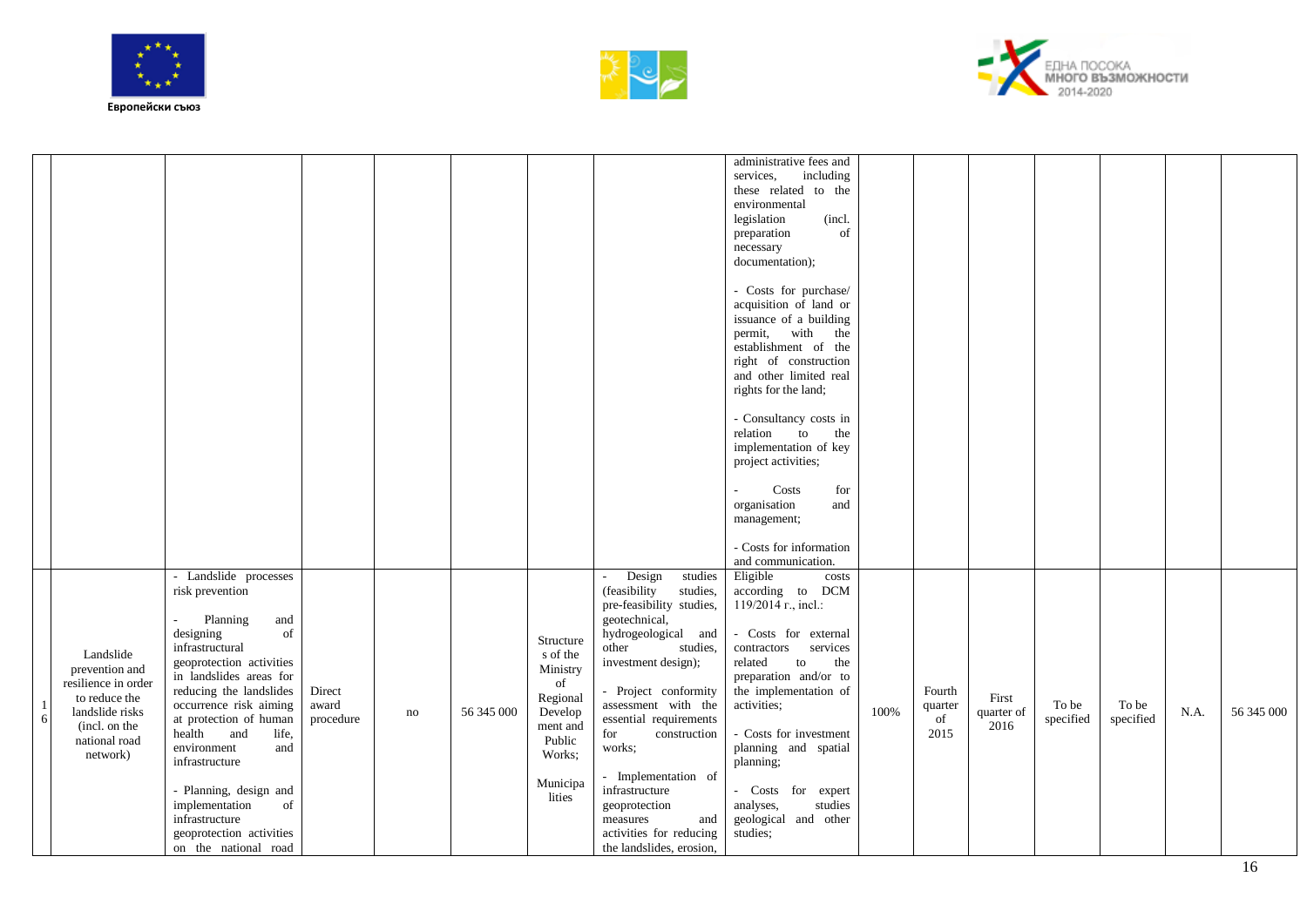





|  | networks |  |  | abrasion processes and<br>for prevention of<br>accidents<br>and<br>damages;<br>- Establishment and/<br>or reestablishment of<br>control and measuring<br>systems in landslides. | Costs<br>for<br>$\sim$<br>construction works;<br>- Costs for purchase,<br>and<br>delivery<br>$\it{installation}$<br>$% \left( \left( \mathcal{A},\mathcal{A}\right) \right)$ of<br>equipment<br>and<br>machinery<br>directly<br>related<br>to<br>the<br>implementation<br>of<br>project activities; |  |  |  |
|--|----------|--|--|---------------------------------------------------------------------------------------------------------------------------------------------------------------------------------|-----------------------------------------------------------------------------------------------------------------------------------------------------------------------------------------------------------------------------------------------------------------------------------------------------|--|--|--|
|  |          |  |  |                                                                                                                                                                                 | $\operatorname{for}$<br>Costs<br>$\omega$<br>construction<br>supersvision;                                                                                                                                                                                                                          |  |  |  |
|  |          |  |  |                                                                                                                                                                                 | - Costs for purchase/<br>acquisition of land,<br>change of<br>incl.<br>agricultural and forests<br>land use or issuance of<br>a building permit, with<br>the establishment of<br>right<br>of<br>the<br>construction and other<br>limited real rights for<br>the land;                               |  |  |  |
|  |          |  |  |                                                                                                                                                                                 | $-Costs$<br>for<br>administrative fees and<br>services;                                                                                                                                                                                                                                             |  |  |  |
|  |          |  |  |                                                                                                                                                                                 | - Costs for preparation<br>of EIA,<br>SEA,<br>appropriate assessment<br>and issuance of<br>permits;                                                                                                                                                                                                 |  |  |  |
|  |          |  |  |                                                                                                                                                                                 | $-Costs$<br>for<br>establishment and / or<br>reestablishment<br>of<br>control and measuring<br>systems;                                                                                                                                                                                             |  |  |  |
|  |          |  |  |                                                                                                                                                                                 | Costs<br>for<br>$\sim$<br>and<br>organisation                                                                                                                                                                                                                                                       |  |  |  |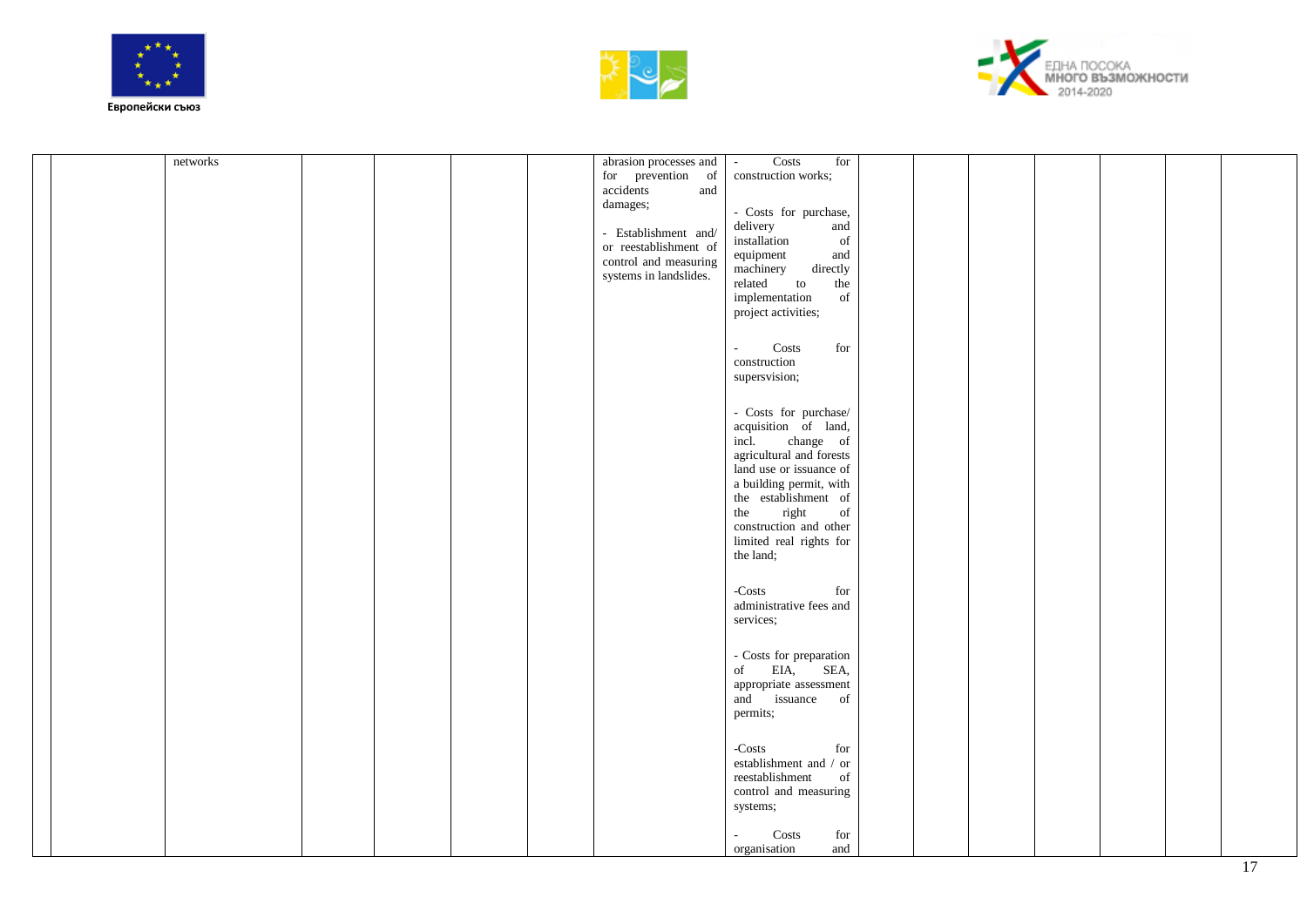





|                                                                                        |                                                                                                                                                                                                                    |                              |    |         |                       | Priority axis 5 "Improvement of the ambient air quality"                                                                                                                                                                                                                                                                       | incl.<br>management,<br>hiring of<br>external<br>for<br>contractors<br>preparation of project<br>documentation;<br>- Costs for information<br>and communication.                                                                                                                                                                                                                                                                                                                                                                                                                                                                                                                                                                          |      |                                 |                              |                    |                    |      |         |
|----------------------------------------------------------------------------------------|--------------------------------------------------------------------------------------------------------------------------------------------------------------------------------------------------------------------|------------------------------|----|---------|-----------------------|--------------------------------------------------------------------------------------------------------------------------------------------------------------------------------------------------------------------------------------------------------------------------------------------------------------------------------|-------------------------------------------------------------------------------------------------------------------------------------------------------------------------------------------------------------------------------------------------------------------------------------------------------------------------------------------------------------------------------------------------------------------------------------------------------------------------------------------------------------------------------------------------------------------------------------------------------------------------------------------------------------------------------------------------------------------------------------------|------|---------------------------------|------------------------------|--------------------|--------------------|------|---------|
| Establishment of<br>information system<br>for reporting<br>ambient air quality<br>data | Assisting the EEA for<br>reporting of data on<br>ambient air quality to<br>European<br>the<br>Environment Agency<br>and the<br>European<br>Commission in line<br>with the European and<br>the national legislation | Direct<br>award<br>procedure | no | 700 000 | EEA to<br>the<br>MoEW | - Establishment of<br>information system for<br>reporting ambient air<br>quality data to the<br>European<br>Environment Agency;<br>Ensuring<br>and<br>$\overline{\phantom{a}}$<br>of<br>maintaining<br>information for<br>the<br>of<br>selection<br>the<br>placement of the<br>monitoring stations for<br>ambient air quality. | Eligible<br>costs<br>according to DCM<br>119/2014., incl.:<br>- Costs for purchase,<br>delivery<br>and<br>installation<br>of<br>facilities<br>equipment,<br>and machinery;<br>- Costs for staff<br>trainings related with<br>the implementation of<br>the outcome from the<br>of<br>execution<br>the<br>operation;<br>Costs<br>for<br>purchase/delivery,<br>development<br>and<br>testing of software;<br>- Costs for services<br>architects.<br>from<br>engineers, economists<br>and other experts<br>services related to the<br>preparation,<br>conformity assessment<br>and/ or implementation<br>of the operation;<br>- Costs for preparation,<br>organisation<br>and<br>management;<br>- Costs for information<br>and communication. | 100% | Fourth<br>quarter<br>of<br>2015 | Fourth<br>quarter of<br>2015 | To be<br>specified | To be<br>specified | N.A. | 700 000 |